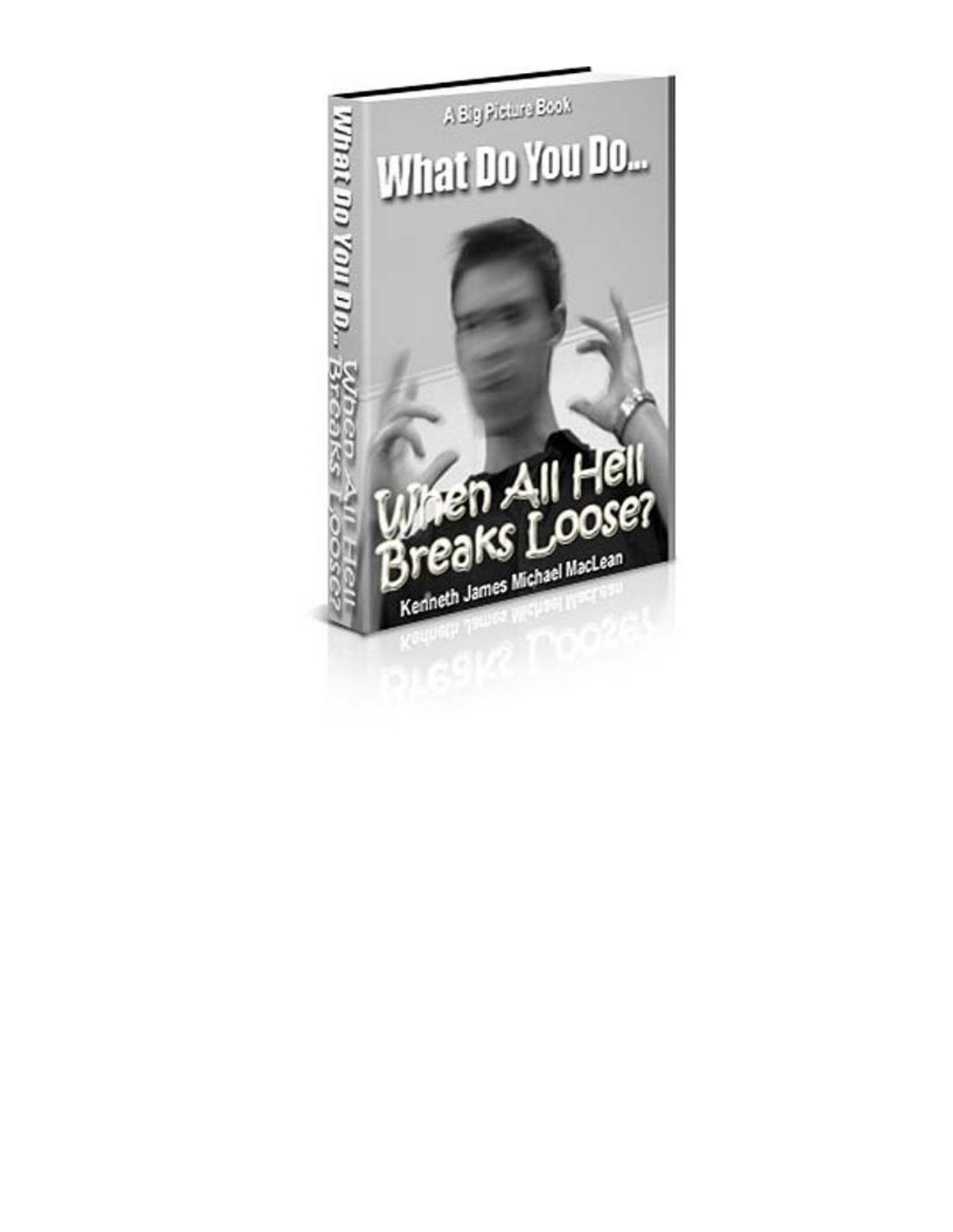# What Do You Do…

# When All Hell Breaks Loose?

Life's Ups and Downs Explained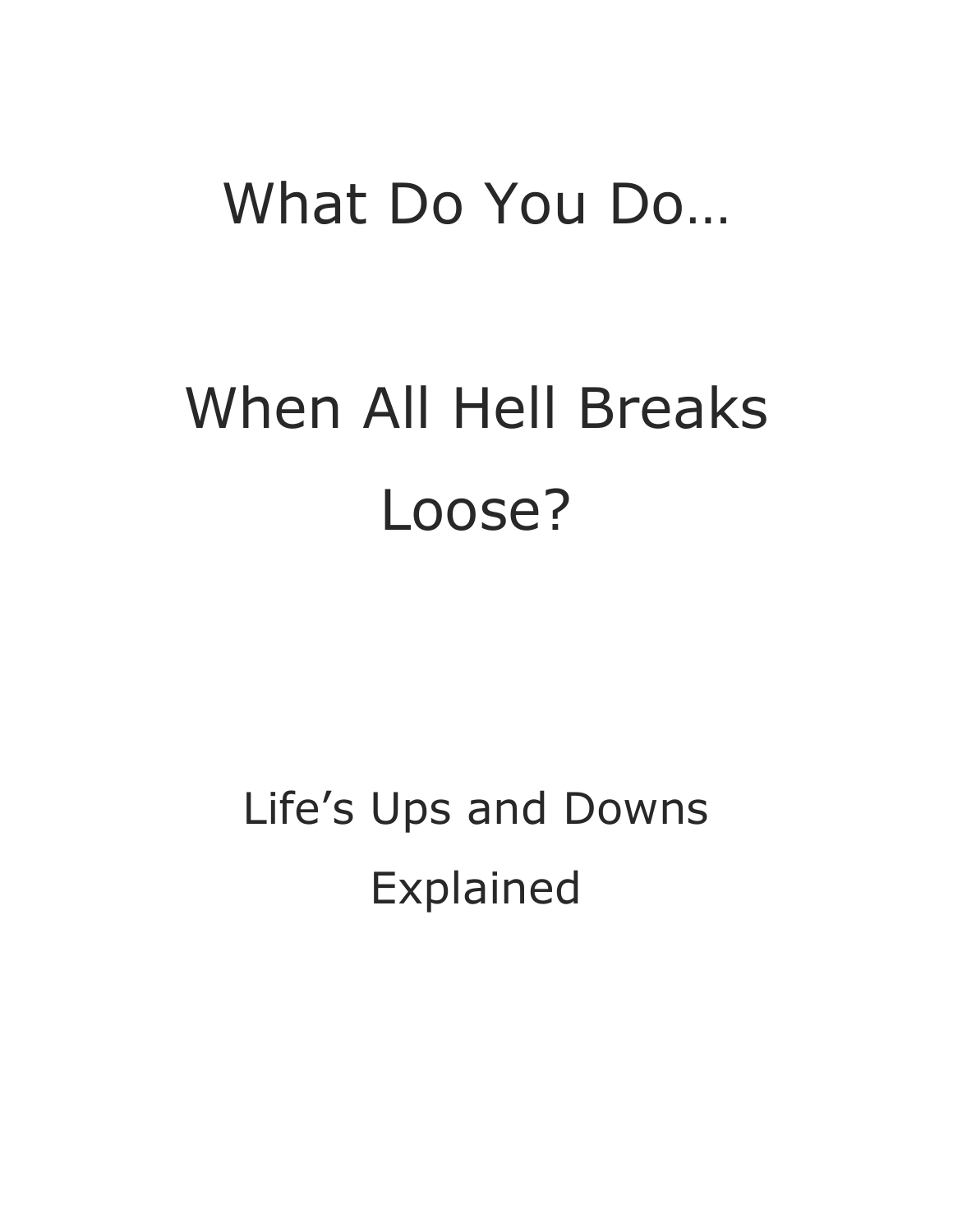Copyright © 2005, 2006 by Kenneth James Michael MacLean.

Other books by the same author:

The Potential of Consciousness Series

"The Vibrational Universe – Harnessing the power of thought to consciously create your life"

"Dialogues Conversations with my higher Self" "Beyond the Beginning" (Novel)

Available at http://www.kjmaclean.com or http://www.amazon.com

Printed in the USA.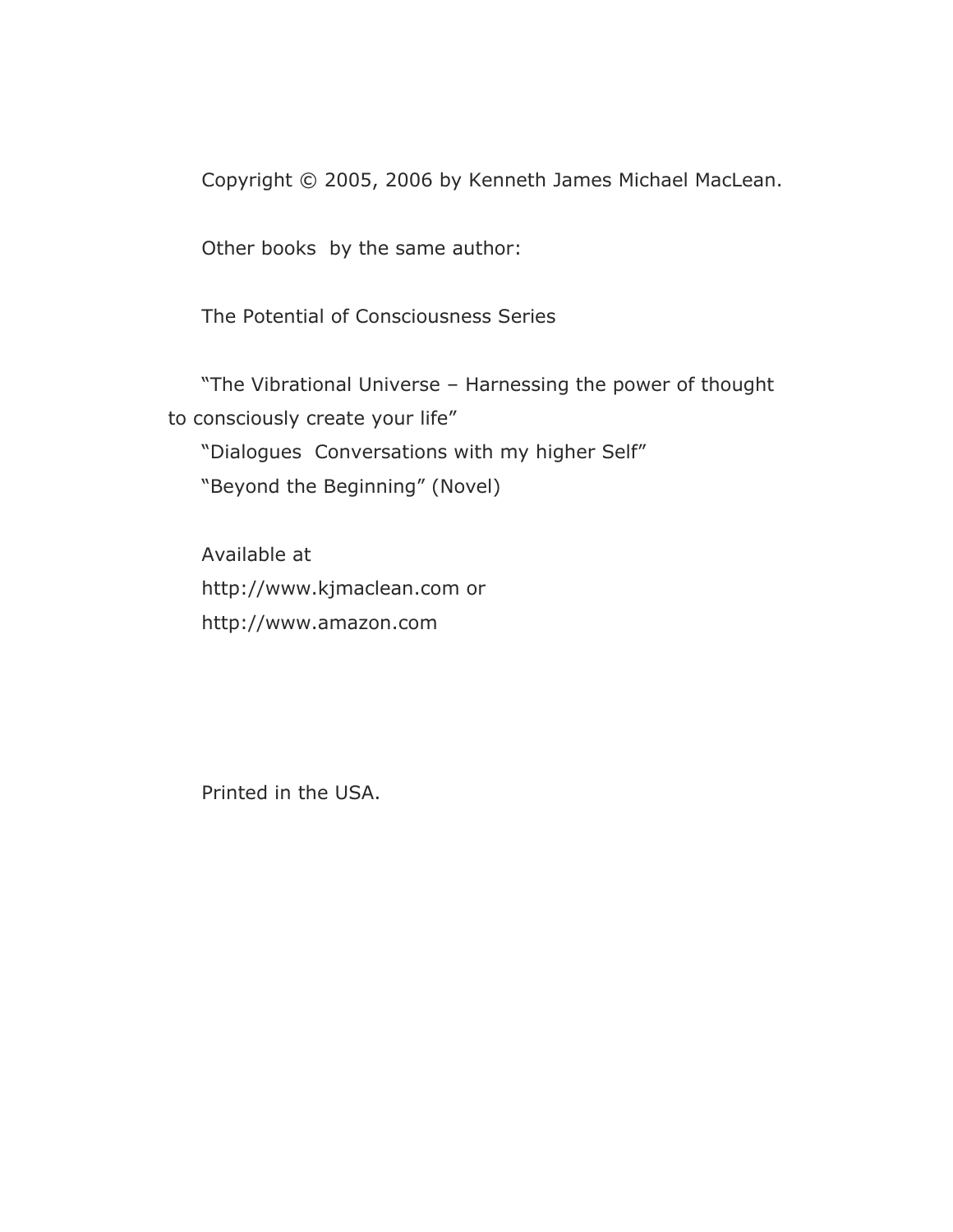#### TABLE OF CONTENTS

| <b>SECTION 1</b>                                   | 3  |
|----------------------------------------------------|----|
|                                                    |    |
|                                                    |    |
|                                                    |    |
|                                                    |    |
| The Fundamental Reason for Life's Ups and Downs 18 |    |
|                                                    |    |
| <b>SECTION 2</b>                                   | 23 |
| Beliefs, Trauma, and the Subconscious Mind  23     |    |
|                                                    |    |
|                                                    |    |
|                                                    |    |
|                                                    |    |
| <b>SECTION 3</b>                                   | 35 |
|                                                    |    |
|                                                    |    |
|                                                    |    |
| <b>Summary</b>                                     | 42 |
|                                                    |    |
|                                                    |    |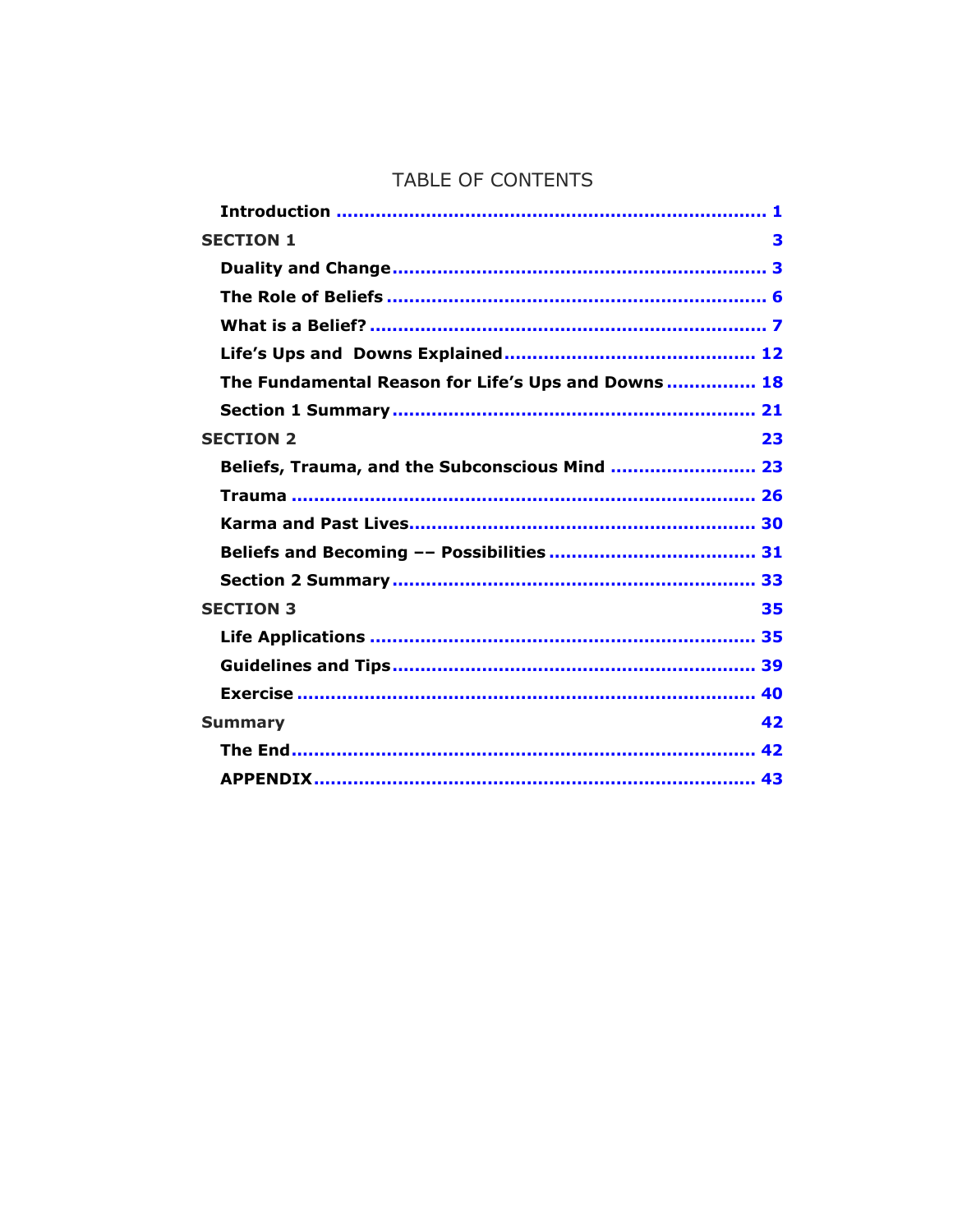#### Introduction

<span id="page-4-0"></span>Have you ever made a decision to improve something in your life, and then just the opposite happens?

Why does a desire to change for the better sometimes lead to the walls crashing down?

I'm talking about the kind of situation where you vow to be more conscientious at work, but during the following week you make twice as many mistakes as usual. Or, you make up your mind to pay off your credit card balance by the end of the year, and a week later your car breaks down and you have to use the VISA to pay for it. Or perhaps you decide to be nicer to your girlfriend, but she becomes more irritated with you than before! Sometimes these negative manifestations come in bunches, one after the other. Why does your decision to change for the better lead to crummy outcomes? It feels like a kickback from the universe into your life, a slap in the face, and it makes a joke out of the maxim that 'you create your own reality.' I call this phenomenon, 'all hell breaking loose.'

When this happened to me, I assigned my misfortunes to bad luck. Or I'd say, "that's the way life is," or "It's my karma." Sometimes I was told "you didn't work hard enough," or, "you're not talented enough." None of these explanations, however, clarify how or why I went wrong.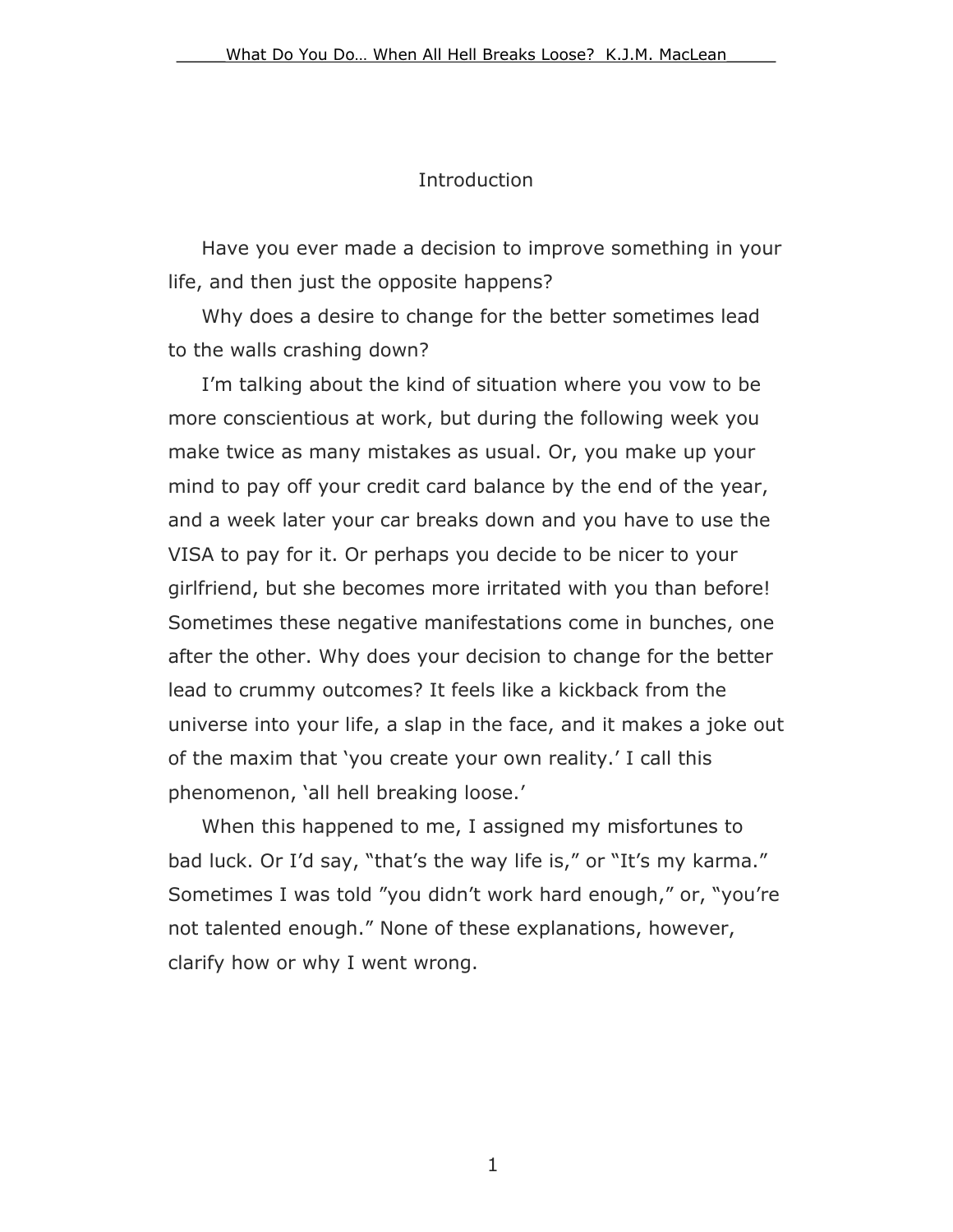We can simply accept these excuses, but then the story is over. What I have done in the past is to simply give up on my positive resolution and accept my fate.

I have discovered, I think, the reason for this phenomenon. When you know why something is occurring, the mystery goes away and you can then deal with it, instead of giving up!

In order to explain why all hell breaks loose, we have to introduce three important concepts.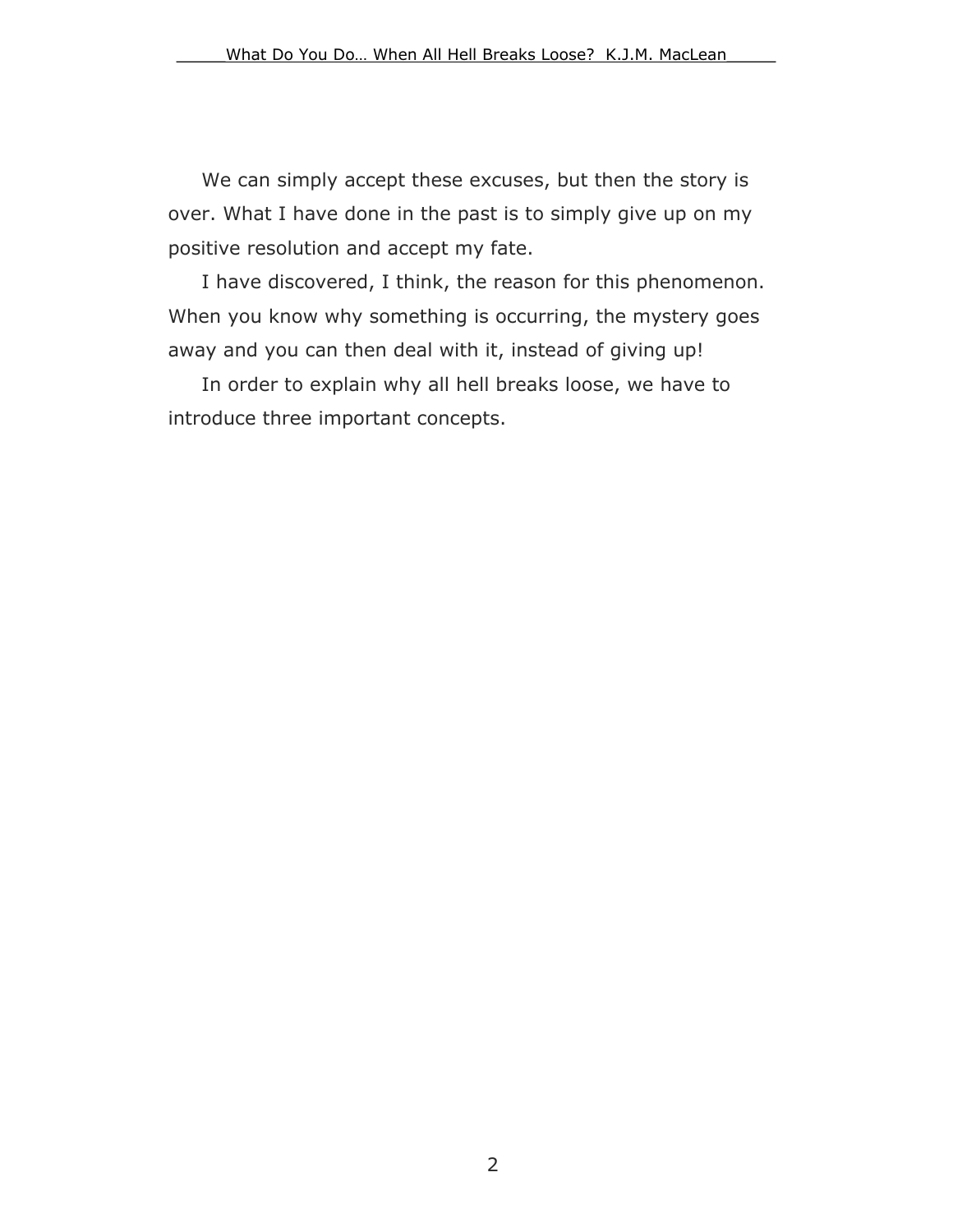### SECTION 1

#### Duality and Change

<span id="page-6-0"></span>The physical universe is composed of contrasting environments and conditions. Desert–ocean, night–day, hot– cold, mountain–plain, wet–dry, happy–sad, smooth–rough, life– death. I could have gone on for pages and pages, but you get the idea. This concept is often called duality, or polarity.

Duality is entirely natural. In order to have a physical universe, there must be differentiation, otherwise, everything is the same. If all matter had to exist at the same temperature, for example, we'd never be able to heat water for our coffee in the morning, or make iced tea on a hot summer's day.

We all know how boring it is when things don't change. When it rains for four days in a row, you long to see the sun. When you've just broken up with your third boyfriend in eight months, you wish that you could find someone different. When the money runs out before the end of the month, you feel the same old frustration. Sometimes, even great good fortune, if continued long enough, leads to a desire for some excitement. The desire for change is natural, and reflects the design of the physical universe itself.

We've all heard the saying, "something is either growing or decaying, nothing ever stays the same." This statement reflects the idea that everything in the physical universe is in motion.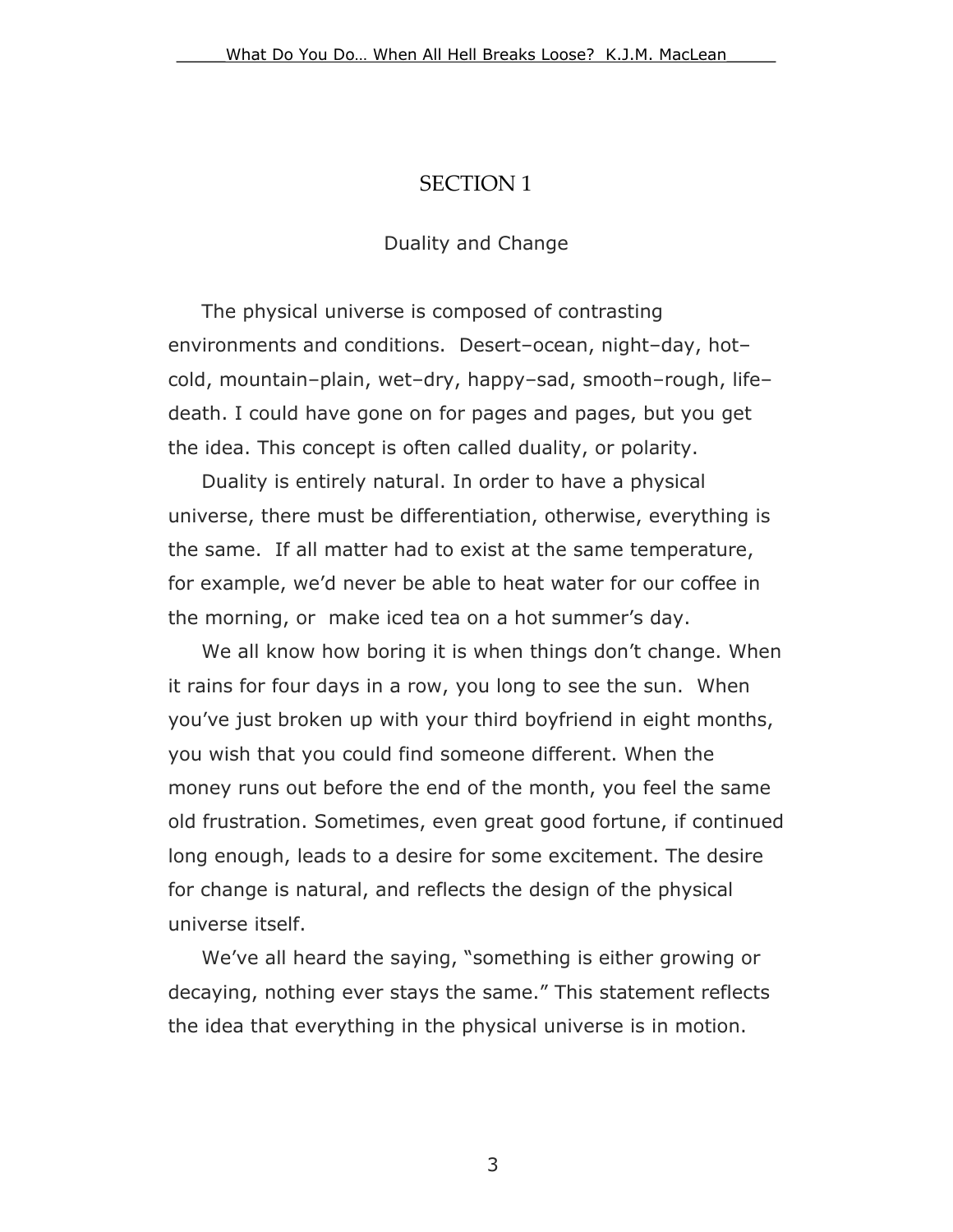Science tells us that even in a solid, the atoms within it are vibrating. And of course, within the atom itself, electrons are flying madly about the nucleus. In other words, something that has no movement cannot exist. So material substances are always changing. And so too our lives are always changing. Change is a necessary component of existence itself.

The concepts of duality and change also apply in human relations. In human relationships, duality finds its expression in the emotions. At the bottom of the scale are crummy emotions like apathy, fear and hatred, and at the top are good–feeling ones like happiness, excitement and love. Human emotions reflect the design of the physical universe itself.

Just as in a chemical reaction, your emotional state can change rapidly, or gradually. Heat applied to a pot of water, for example, takes a few minutes to boil, as you stand there impatiently watching it. But a flaming match thrown on a puddle of gasoline immediately bursts into flame. My father had a hair– trigger temper, but my step–mother is much calmer. It takes quite a lot of heat to make her teapot toot!

A rude comment, or a vulgar action, is sometimes enough to change your opinion of another in an instant. That happened to me recently with a neighbor of mine, whose kids began to build a tree fort on my property. When I politely told them to take it down, their mother left a profanity–laced message scrawled on a piece of paper in my backyard. When I first met my wife I hated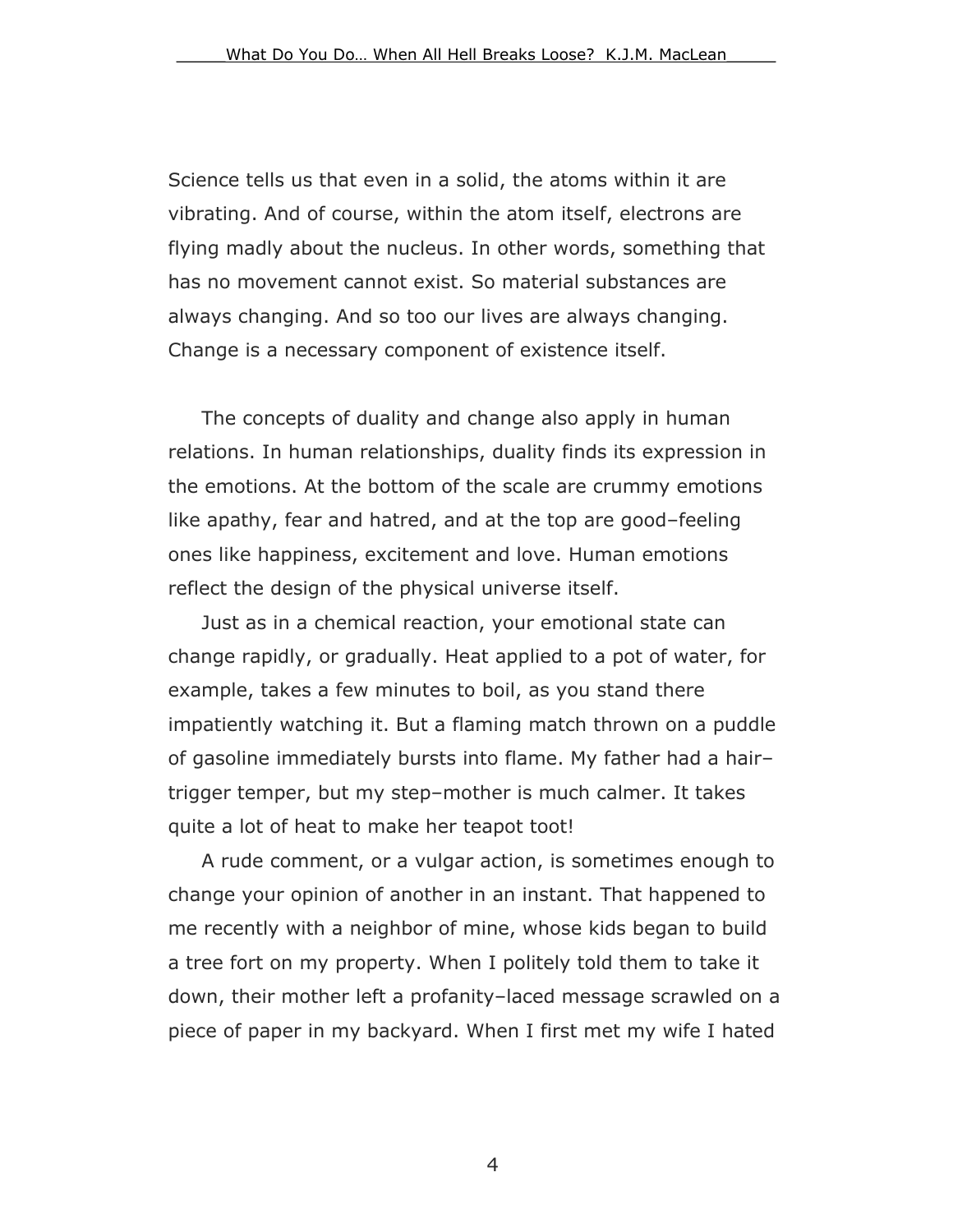her. But then one day that hate turned to love. I remember the exact moment it happened.

Human relationships are constantly changing. Your daughter might love you one instant, but hate you the next if you won't drive her to the mall. My wife and I get along famously, but that doesn't mean we never argue!

As a species we have chosen to estrange ourselves from the planet by polluting our water and atmosphere, destroying other life forms and fighting amongst ourselves. Nevertheless, all consciousness and physical matter both reflect the properties of duality and change. Therefore, Spirit and matter are intimately connected.

Life is constantly changing on a scale from good to bad. The concepts of duality and change are very important in understanding the reason for life's ups and downs. But there is another, very important concept we must mention in order to get the complete picture.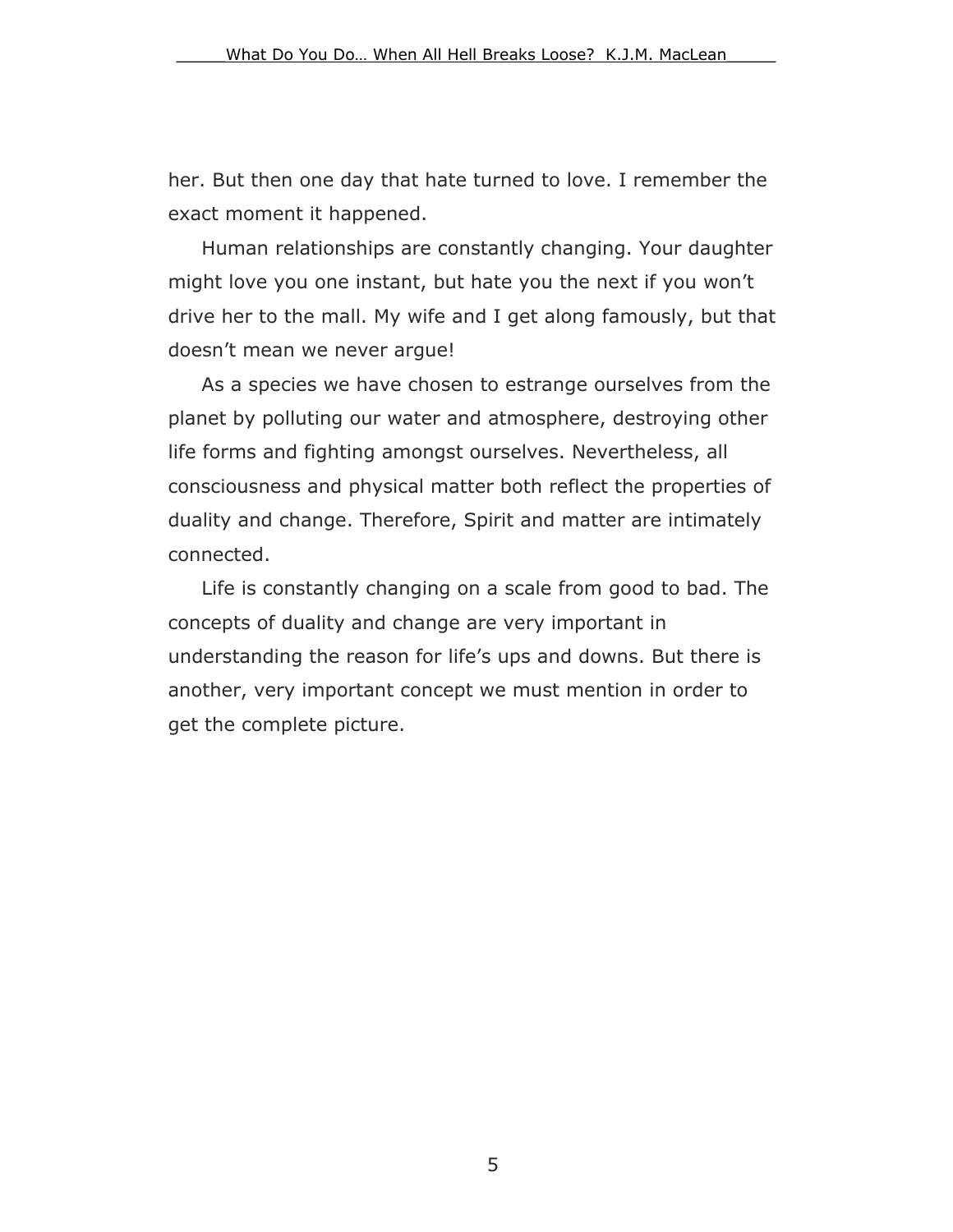#### The Role of Beliefs

<span id="page-9-0"></span>There is a very important relationship you have with yourself, composed of your personal set of beliefs about life. These beliefs directly affect your attitudes and your emotional state, the kinds of things (and people) you like or dislike, and determine the actions you take.

Thought precedes action.

At first this statement sounds pretty trivial. "So what?" you say. "I can't buy that new car I want with a thought."

That is certainly true, but thoughts and beliefs are far more powerful than we've been taught. They're invisible, and because our scientific culture operates on the idea of, "it's only true if it can be observed," we neglect to pay attention to them. But that's like a running back in football going out on the field without studying his playbook. The quarterback calls the play and everybody starts moving, but our guy stands there without a clue, and gets crushed by the onrushing defensive lineman. That's what happens in life when our beliefs don't match up with what we say we want.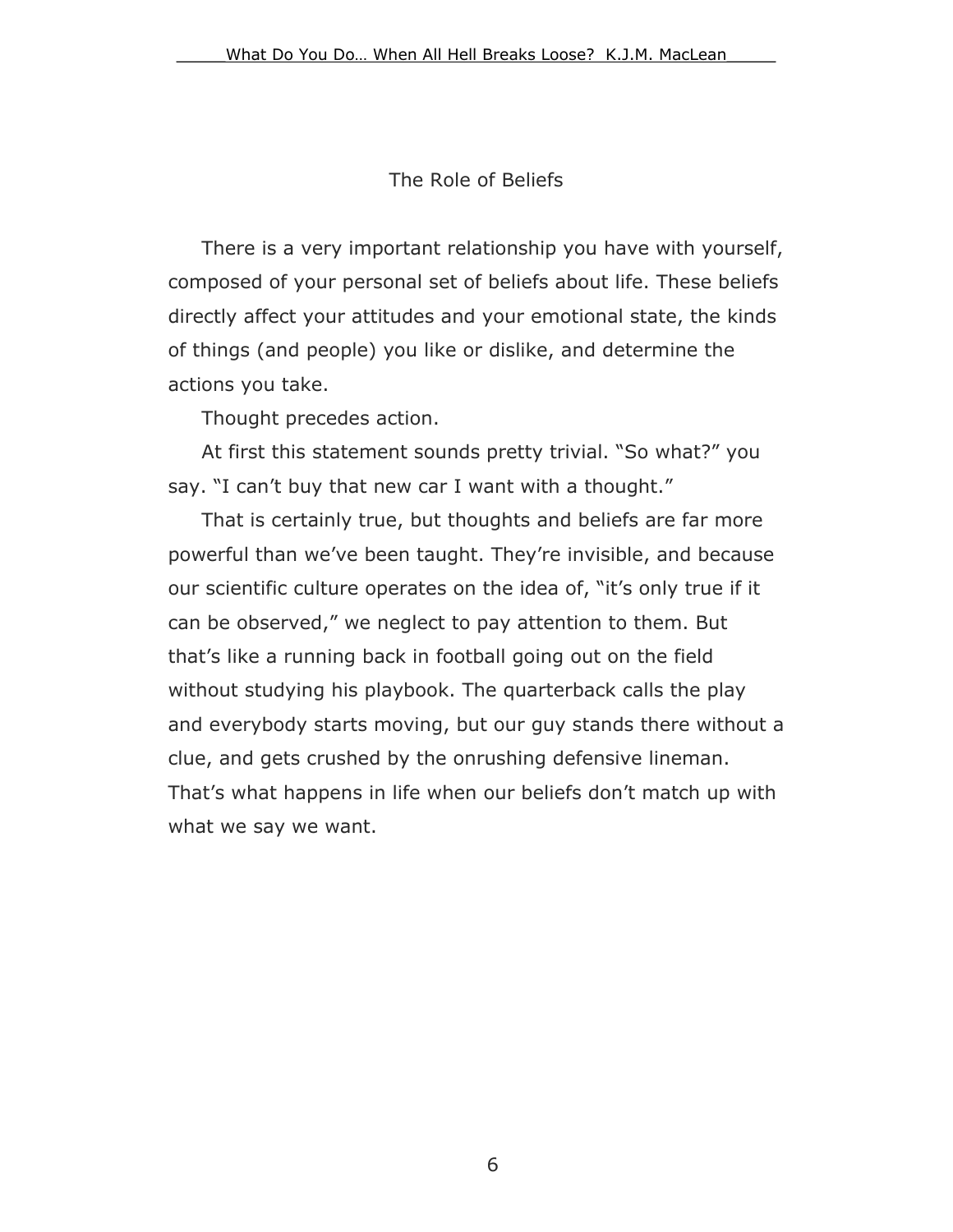#### What is a Belief?

<span id="page-10-0"></span>1) A belief is a collection of thoughts on a specific subject that you keep thinking over and over, which result from your decisions or preferences on that subject.

2) Beliefs determine a person's attitude and actions, and define how others respond to you. Your beliefs ultimately define the parameters of your experience on every life issue.

3) There are two kinds of beliefs: limiting and empowering. Each of us has a mixture of limiting and empowering beliefs.

4) Beliefs become established and activated in our consciousness either through observation, by faith, or through conscious creation.

Sam Doakes' partner embezzled money from their startup company and skipped town. The company went bankrupt and Sam lost all his savings paying off their creditors. Sam wants to make sure that his son Joe never makes the same mistake, so he tells him, "You can never trust people." Sam says this so many times that Joe begins to believe it.

Sam has a belief based on observation. Joe has a faith–based belief. Growing up, Joe just takes his father's word that people can't be trusted and begins to think and act accordingly, even when people are nice to him, for Joe knows that eventually they will turn on him. "Look what happened to my dad," he always points out. Joe's friend Pete, however, believes that people are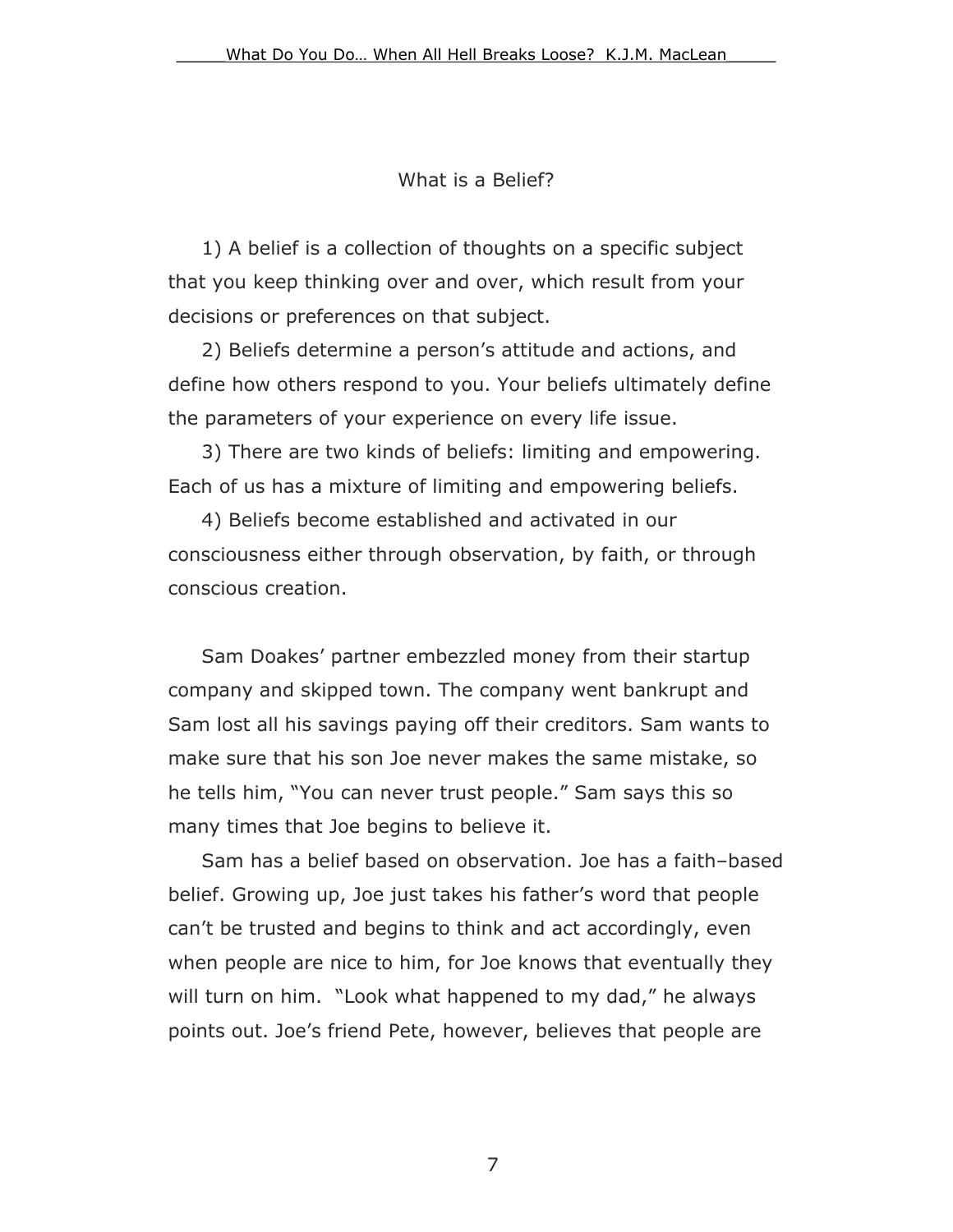wonderful. This is a decision he made consciously, because it makes him feel good. Pete's consciously created belief leads him to always look for the best aspects of a person, and he tends to draw those positive characteristics out in others. Joe thinks Pete is naïve. "Just wait," Joe tells his friend. "One day someone is going to take advantage of you."

Both Sam and Joe have limiting beliefs.

Pete has an empowering belief that allows him to go out into the world with confidence.

"Ha!" you might laugh. "Pete IS naïve! It's impossible to have everything go your way all the time." Well, that's just another limiting belief.

Beliefs tend to reinforce themselves. Like a powerful magnet, they attract more and more experiences that match them, which makes you believe even more. A limiting belief gives you tunnel vision. A positive belief can expand your awareness of yourself and the world.

Beliefs are neither good, nor bad. They just determine your attitude toward life and shape the experiences you will have. A woman who believes that animals spread disease, for example, will probably not keep a pet. A man who believes that women are untrustworthy will probably never have a long term relationship. A country that believes that freedom can only be maintained by fighting will become involved in many wars.

The problem with limiting beliefs is that they can take over your life, especially if they are faith–based. Not even the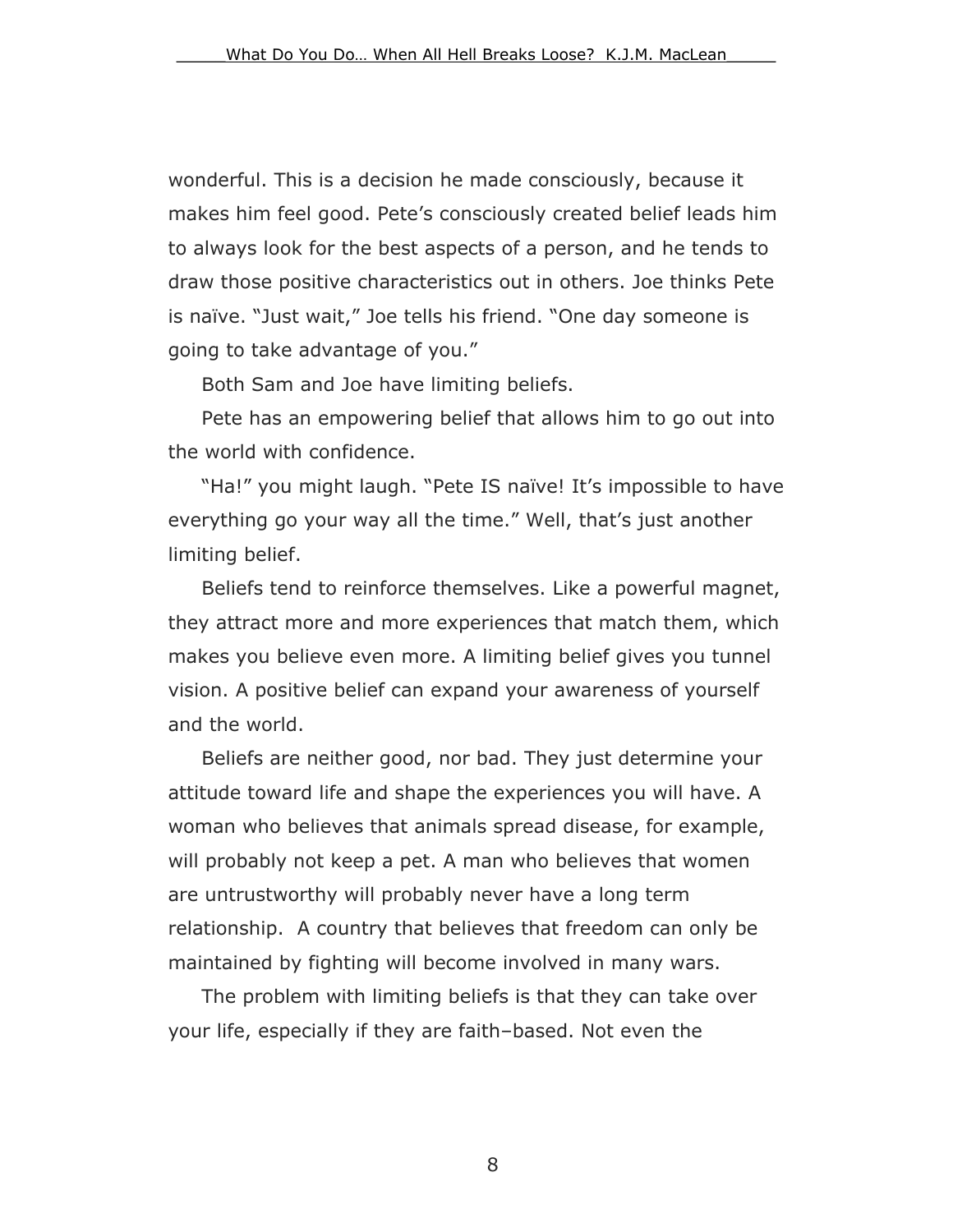observation of something that's different changes it. In other words, Joe never notices that when he first meets people, they are pretty friendly towards him. Joe's suspicious nature gradually turns them against him, however, reinforcing his belief. This self–reinforcing phenomenon is why beliefs become self–fulfilling prophecies.

Stubborn–ness is just holding onto a faith–based belief despite all evidence to the contrary. You cease to accurately observe, and fail to learn from your mistakes. Holding onto beliefs that are no longer serving you is the reason why people continue to make the same mistakes over and over again. Because Joe's belief about people is so general, he might find himself becoming unsuccessful in many areas of life.

The important point here is that a belief is a set of conscious thoughts. There is an idea in our society that subconscious thoughts can rise up out of your mind, willy–nilly, and dictate your actions. However, a subconscious thought, by definition, is beneath the surface of your awareness. Therefore, it must have very little power to affect your conscious actions.

Only conscious thoughts have the power to affect your actions. The reason some thoughts and beliefs appear to be subconscious is because they are so familiar we don't notice them anymore. You might say that this is a distinction without a difference, but there is a very important difference.

Beliefs are always accessible.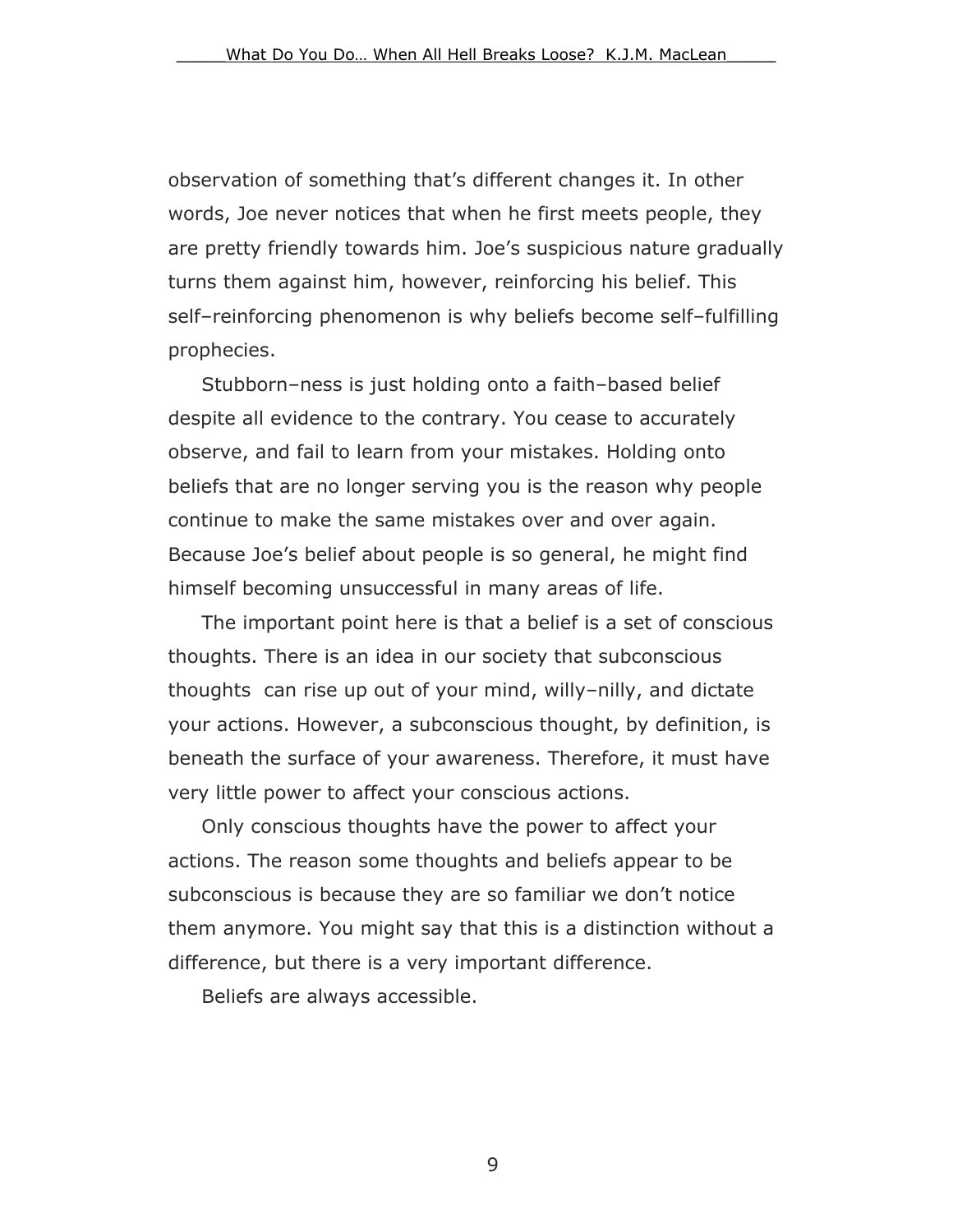A subconscious thought, it is said, is beyond your reach. It is supposed to be hidden in a compartment of your mind that is not available to you. This idea was first advanced by Sigmund Freud who, in order to explain neurotic and irrational behavior, developed the idea that consciousness is layered into unconscious, preconscious, and conscious. Because neurotic behavior has no rational explanation, it made sense to Freud that some psychic events must percolate below the surface of the mind; then, like a cancer, explode into conscious awareness. Studies of perception show that our conscious minds are only aware of 2,000 of the approximately 400,000 bits of information that impinge on our senses every second. Because science believes in the biological basis for consciousness –– a theory which states that your awareness of yourself originates in a pile of protoplasm called the brain –– these studies have been interpreted by some to mean that the subconscious mind can exercise inordinate influence over a person's conscious decision making. Defense lawyers often this idea to excuse murder and other heinous crimes when claiming that their client was 'not responsible for his or her actions.'

Psychologists, psychiatrists and cognitive scientists cannot even agree on the definition of mind. Subconscious, preconscious and conscious are therefore just metaphors, and have no unanimously agreed upon validity.

The subconscious mind is itself just a belief, and has all of the power and validity of a belief.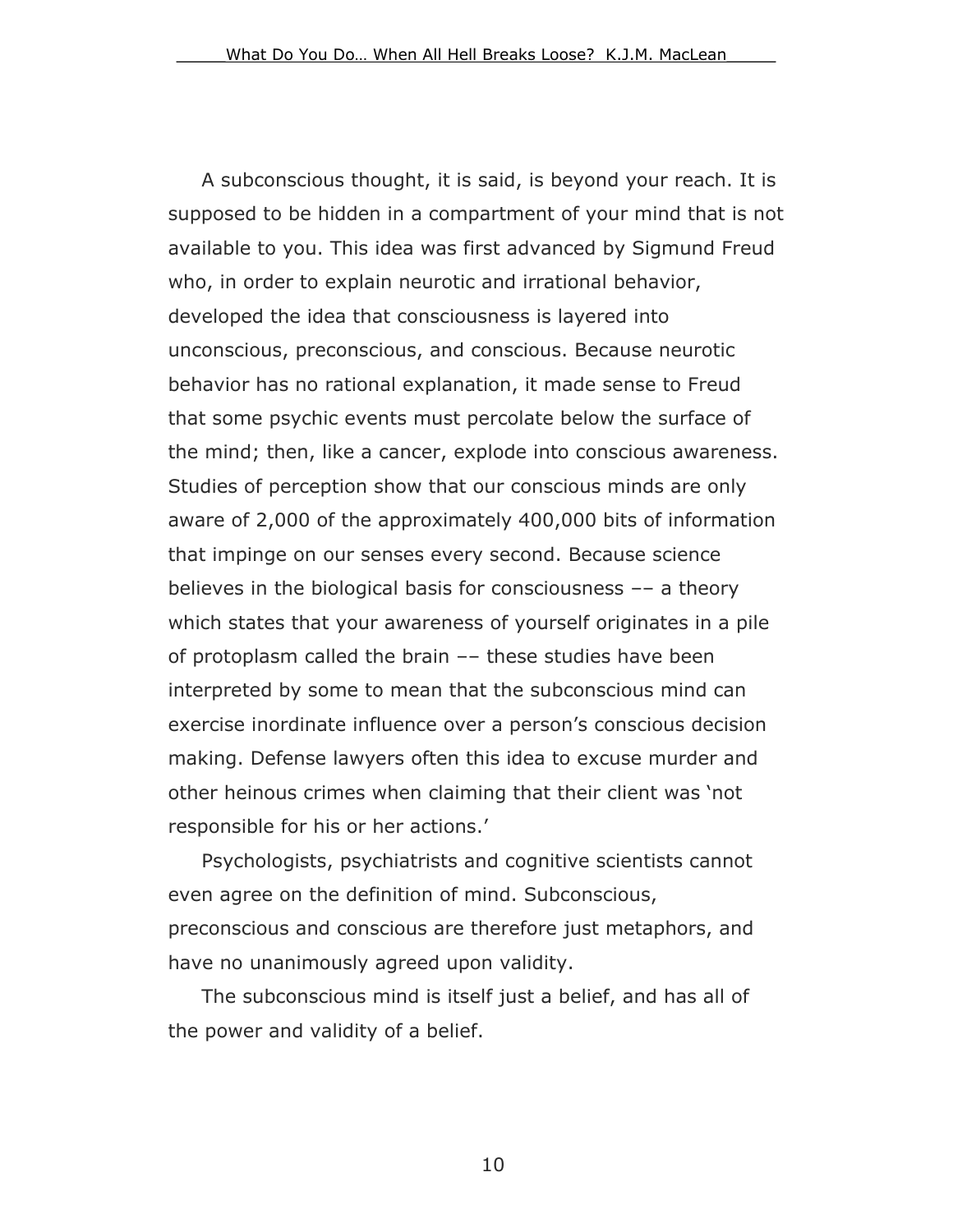Belief in the subconscious mind is very powerful, because over the past century it has become widely accepted in our schools and in our popular culture. I would like to point out, however, that it is a limiting, not an empowering belief. The belief that the 'subconscious mind' can affect your conscious actions places you as a victim in relation to your own choices! Such a philosophy assigns a human being the status of an automaton, robotically responding to stimulus from the environment. Adopting such a philosophy gives you a new (limiting) belief, which then begins to dictate the parameters of your life. For those of us who want to causatively and positively influence our lives, this is not such a good idea!

After years of therapy, I have learned that a person always has access to his or her beliefs. You may have to do a little work to find them, but it is always possible to do so consciously.

We have now laid the groundwork to explain life's ups and downs from an empowering point of view.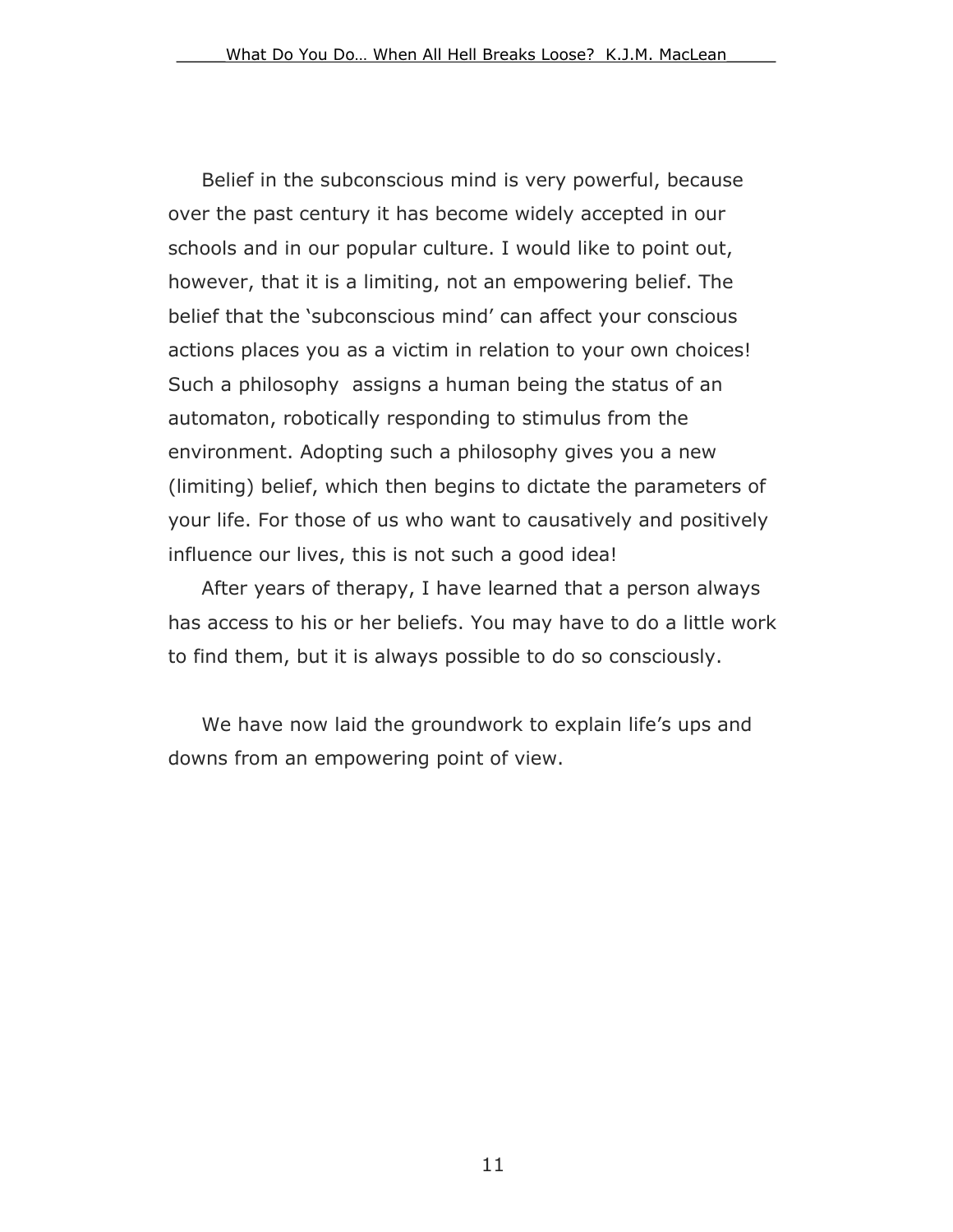Life's Ups and Downs Explained

<span id="page-15-0"></span>Have you ever noticed that sometimes, all hell breaks loose right after you've made a strong resolution to change? You vow to make up with your sister–in–law whom you haven't spoken to in years, but when you do she riles up everyone in the family against you. You decide to lose some weight and begin to exercise, and then you sprain your ankle. You decide to take that promising new job, but soon after the company goes bankrupt.

What is it about change that is so powerful? Why do things sometimes almost immediately go the opposite of how you intended? Well, there is a full explanation in my book, "The Vibrational Universe," but I'm going to give you something I learned about life's ups and downs.

It IS possible for things to go great all the time. BUT you have to be a person whose thoughts and beliefs are completely aligned to good outcomes. I don't know about you, but I am not aware of anyone like that. Maybe a guru, or a holy man. But not people like you and me.

Ups and downs happen because we have thoughts and beliefs to match. It's as simple as that.

"No, that's wrong," you say. "My thoughts are crummy because my life is crummy." Nope. That's backwards. Thought precedes action and manifestation. Thought precedes emotion. A health crisis might have appeared to come upon you suddenly,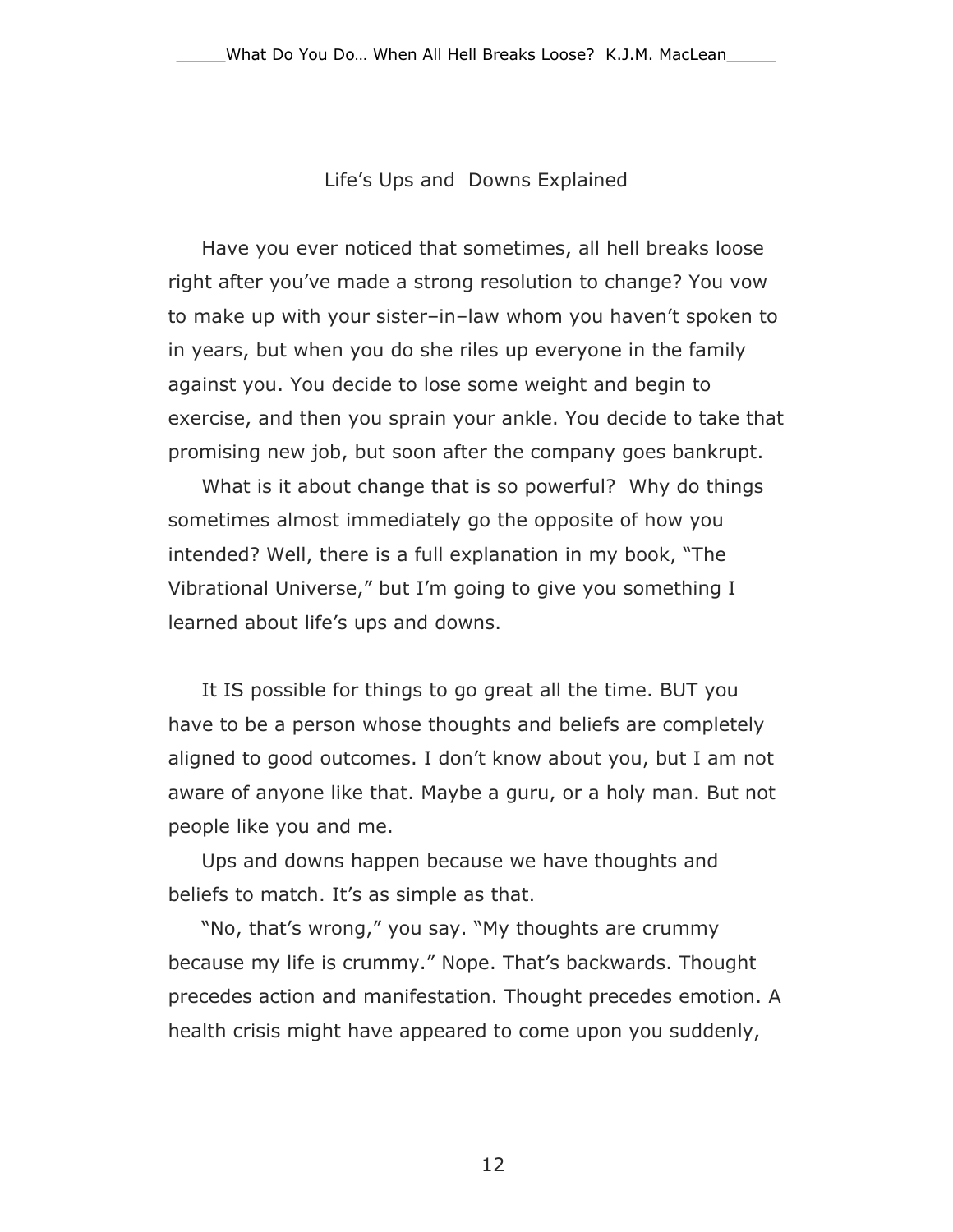but I assure you it has been a slow, gradual process. You might make a decision to change jobs and line up a good one, but if you don't handle that fundamental belief that says, "Things never go right for me the first time," something will happen. Like your company going bankrupt. Or your sister–in–law turning the family against you. Or a sprained ankle. Then, after you've experienced a downer, your negative thinking becomes reinforced by reality.

Downs happen when there is a belief that downs are inevitable. Ups happen when there is a belief that ups are possible. The content of your thoughts and beliefs determine the mix of your ups and downs. Therefore, it behooves us all to get a handle on what we think and believe.

I'm not saying that you have control over the actions of others. What I am saying is that you have control over your own thoughts, emotions and actions and therefore, the way others respond to you.

Because this is a world of opposites, when you are down, you are never that far from an up. And when you're up, you're never that far from a down. They're on opposite ends of the same scale! In other words, both ends of the scale called "money" exist as distinct possibilities. On one end (the right) is "lots of money" and on the other end (the left) is "not enough money."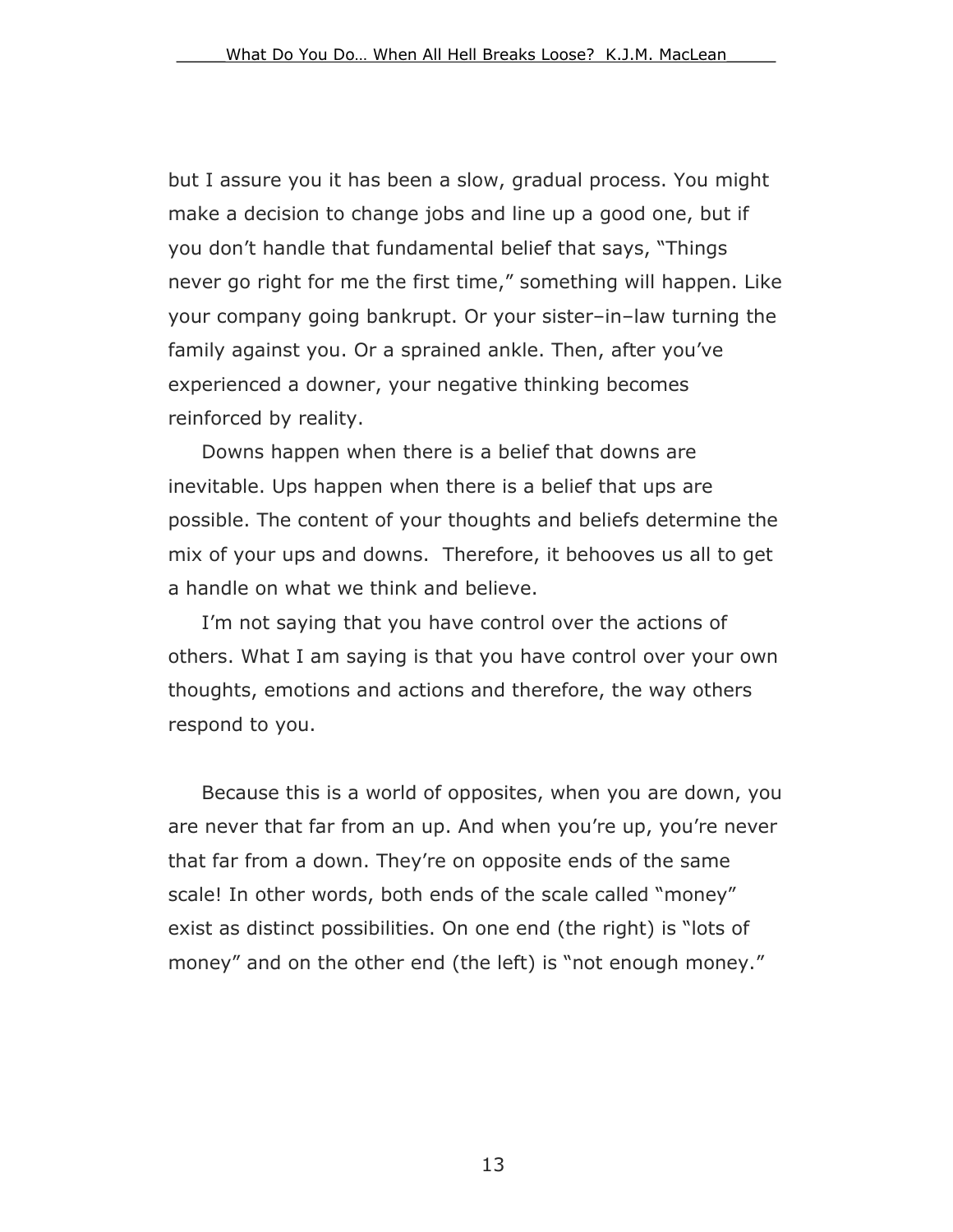Visualize it as a slider in a computer program. That's a little button on a bar that you can push to the left or right with your mouse.

 $A \longrightarrow B$ 

On the left is the outcome you don't want. On the right is the outcome you want. The bar is an issue you have in your life. The button is your belief(s) about that issue. And the movement of the button is your decision to change.

But a funny thing sometimes happens when you decide to move that button to the right. Because of duality, both ends of the bar are connected to each other. If our picture were entirely accurate, our slider bar would actually be a ring, with the left side connected to the right side. That's because having more money (for example) is conceptually and intimately related to not having enough money, just as day and night are related by the presence or absence of light. I don't care how rich you are, there is always the possibility of losing everything. If you had all your money in Enron stock, you did! No matter how happy you are, there is always the possibility of becoming sad again. For any life condition there exists its opposite.

Furthermore, when you have a strong desire for more of something, it's almost always because you don't have enough of it. Therefore, you can very often trigger "not enough of" when you really desire "more of." They are just two aspects of the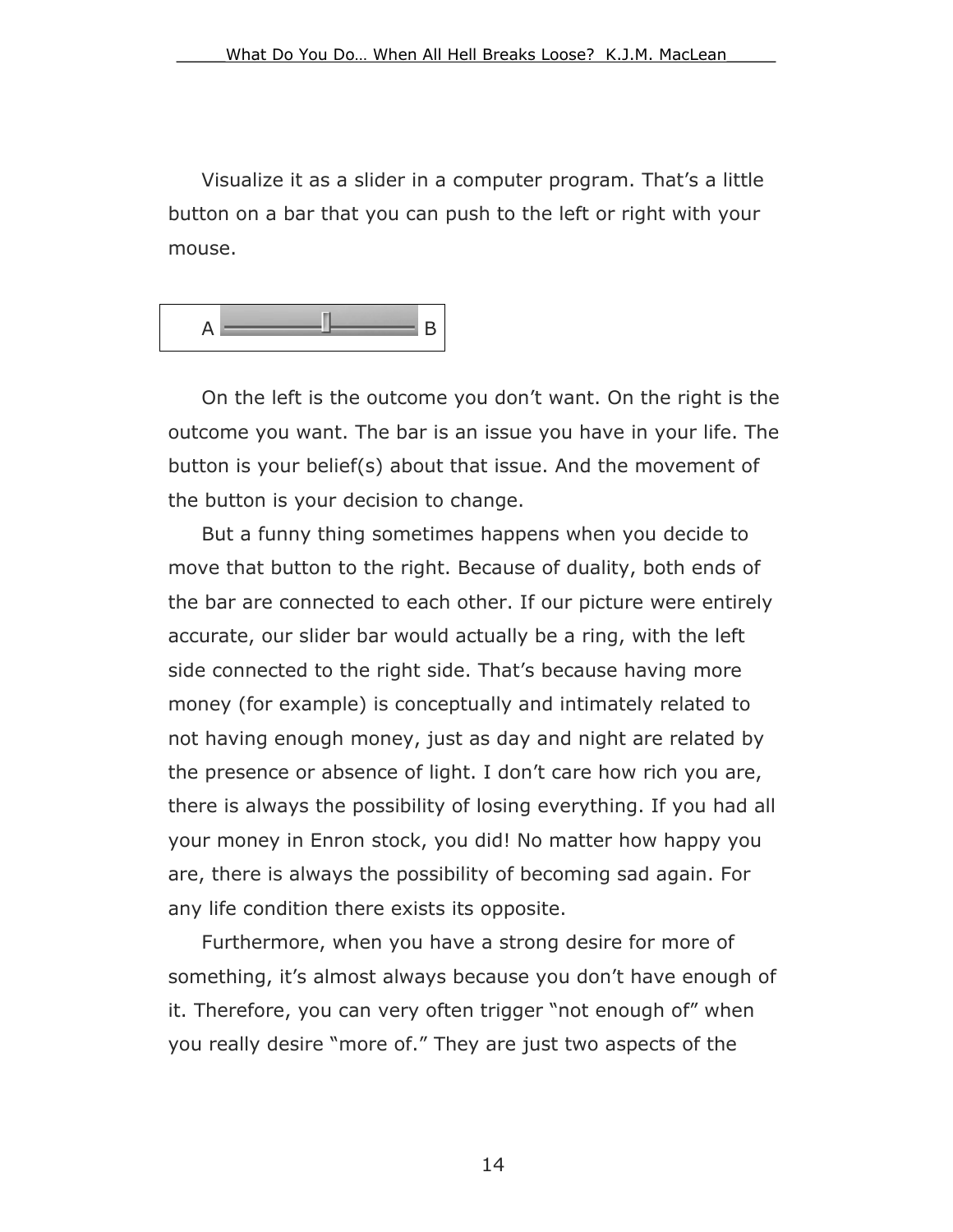same thing. And that is why all hell can break loose in your life when you have a strong desire for positive change. In fact, the stronger your desire, the MORE likely it is that you are on the wrong end of the bar, so it's more likely that the crap will hit the fan.

In other words, it is almost inevitable that you will experience something unwanted when you have a strong desire for change, because you are currently sitting in the unwanted condition and the beliefs which brought it about. When you begin to extricate yourself from a muddy bog, you're bound to stir up some muck in the process! So don't feel bad if things immediately start going in the opposite direction –– all hell breaking loose is a perfectly natural and understandable phenomenon.

It seems mysterious because your good intentions lead to bad outcomes. But we've now seen why this happens. The good news is, all hell breaking loose is always temporary IF you can keep your eyes on the goal in mind. People often panic, or give up, when unwanted results obtain from a positive intention, but such a reaction just sends you right back where you don't want to be. In other words, if you can stick to your guns, if you can hold onto your dreams and keep your attention on B instead of A, your life will smooth out on a higher level than before. It may take a while to get the new attitude established within you as powerfully as the old one was, but what's the alternative? More of the same old crap!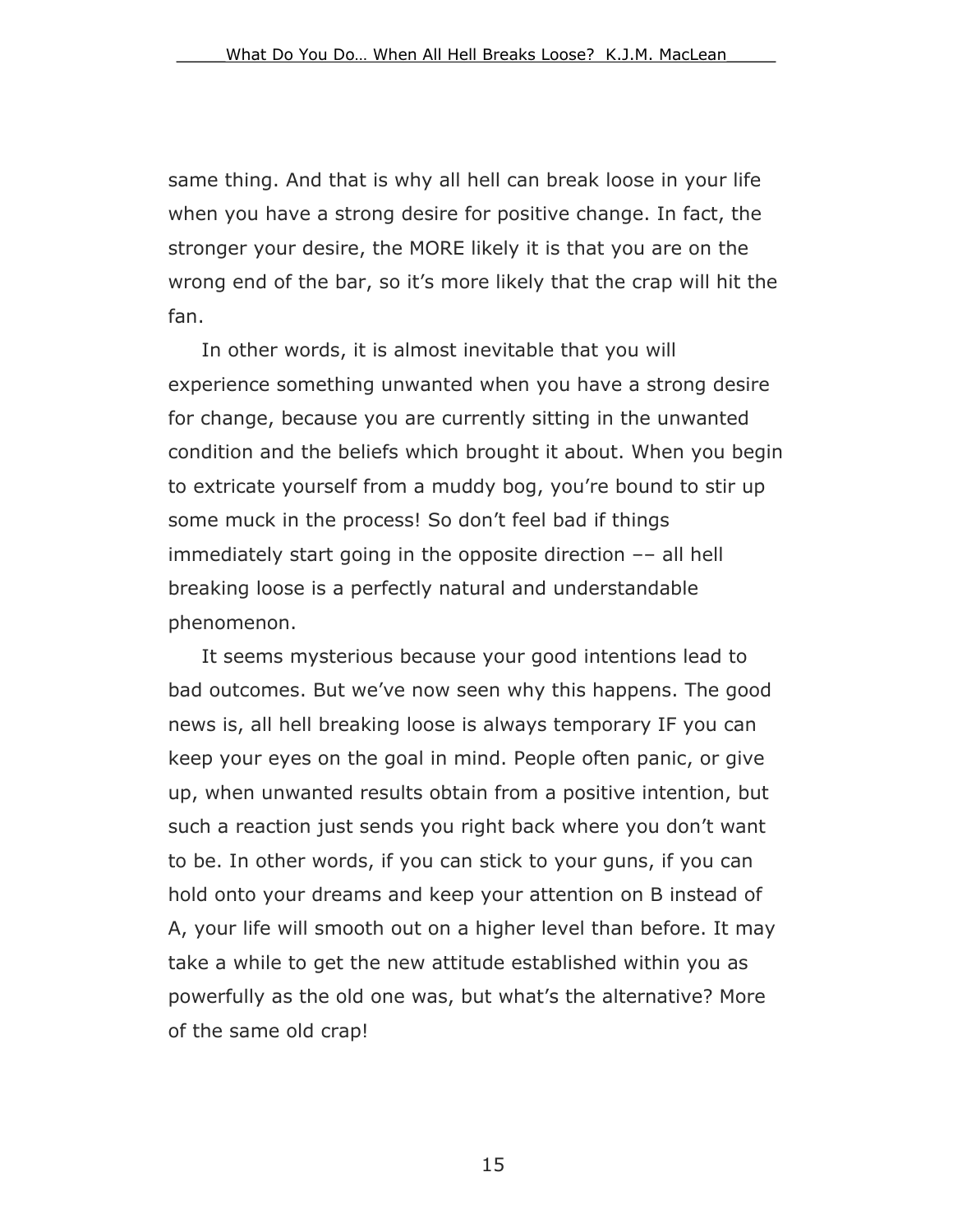The system is set up to bring you more of what you have your attention on. By focusing on B more than A, the old beliefs become deactivated and the new ones at B become dominant, and your life begins to change in the direction you want. That's how the 'power of positive thinking' works (and it's also why 'positive thinking' gets a bad name).

Is it possible to make an immediate, gigantic leap forward in your attitude from where you are? Of course it is! But how many of us are capable of that? I know I'm not. The degree to which things will begin to go better is the degree to which you can change your focus from point A, at the negative end of the scale, to point B at the positive end.

Of course there are lots of people who have tons of money, and still want more. These people are already at the right end of the bar, and their strong desire will just bring them more of the good stuff. Like the billionaire who bought a lottery ticket and won \$300 million a few years back. "Why did he win?" people asked. "He didn't need it!" Well that's true, but he already had a strong alignment to wealth, so the universe gave him more wealth. That's what happens. The rich get richer and the poor get poorer. That's a natural law which some people call the Law of Attraction. Others call it "getting on a roll." You can get on a good roll or a bad roll. But once you begin to build momentum, the tendency is towards the direction you're already going in.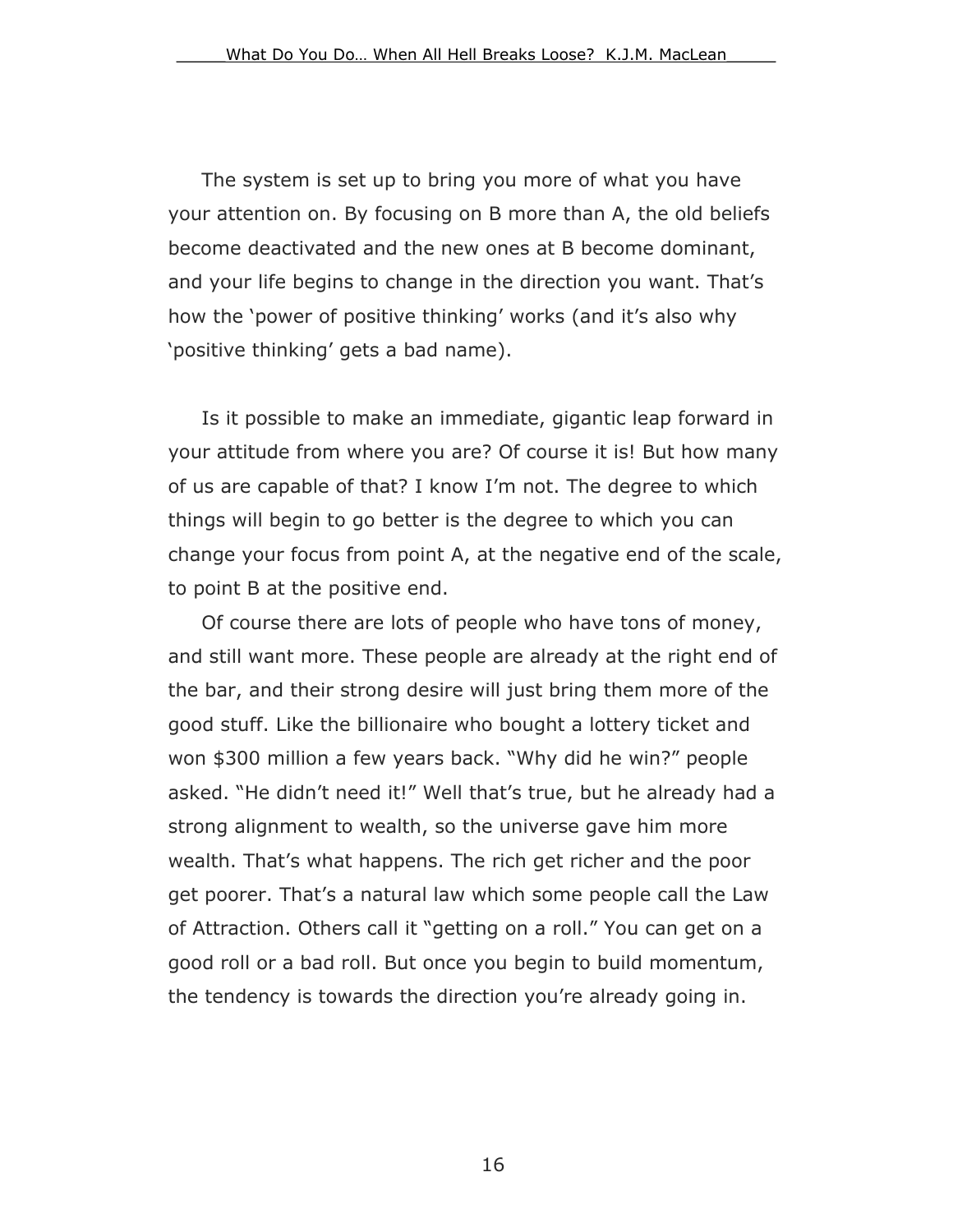There are a lot more people who want more money because they don't have enough of it, than there are people who want more money when they already have lots. As I said before, desire is strongest when you aren't where you want to be. Therefore, change very often activates the very thing that is not wanted even more strongly. The desire for the upside often makes us more aware of the downside.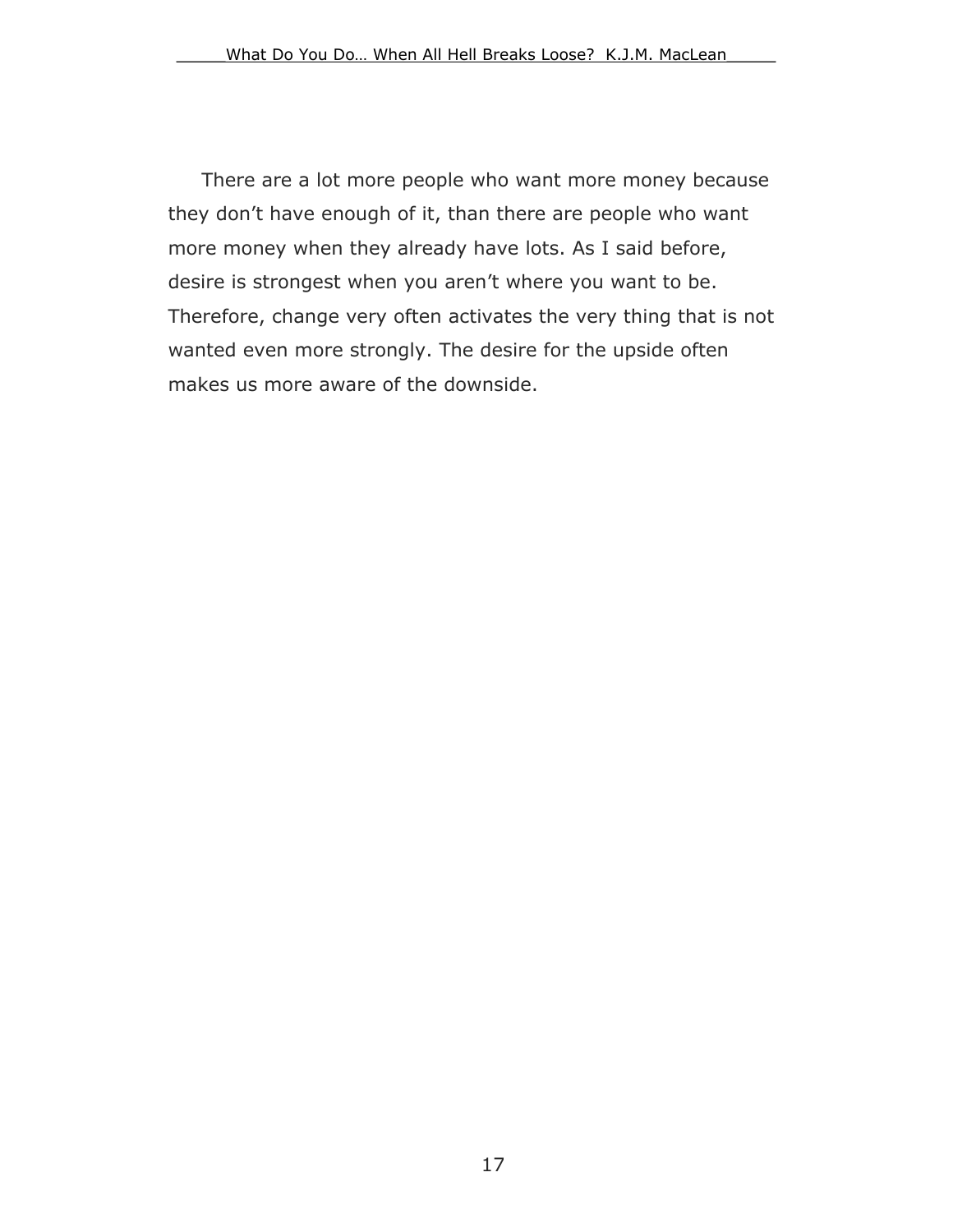#### The Fundamental Reason for Life's Ups and Downs

<span id="page-21-0"></span>Ups and downs occur primarily because of the belief systems we have incorporated into our lives. We live on a planet, and in a society, that firmly believes in the following:

1) Consciousness is biologically based, and when you die, you're dead. This means that death is the most horrible thing that can happen to anyone, and it must be avoided at all costs.

2) You are born flawed in the eyes of God. So you are basically unworthy from the first breath you take.

3) You have to take the bad with the good. You can never, ever, always have it your own way.

4) You always have to compromise to get what you want.

There are many more, and I'm sure the reader can add to the list.

I want to point out that these are all BELIEFS.

The power of a belief is so absolute that if you believe something, you will begin to arrange your life around that belief. Beliefs are self–fulfilling prophecies! So if you don't want to experience the downs along with the ups, you have to get yourself some new thoughts. As Mike Ditka, former coach of the Superbowl winning Chicago Bears once said, "If you don't believe you can win the Superbowl, you can't win it." Iron Mike understands something very profound, that all of us instinctively comprehend as well: If you believe you can't do something, it can't ever happen.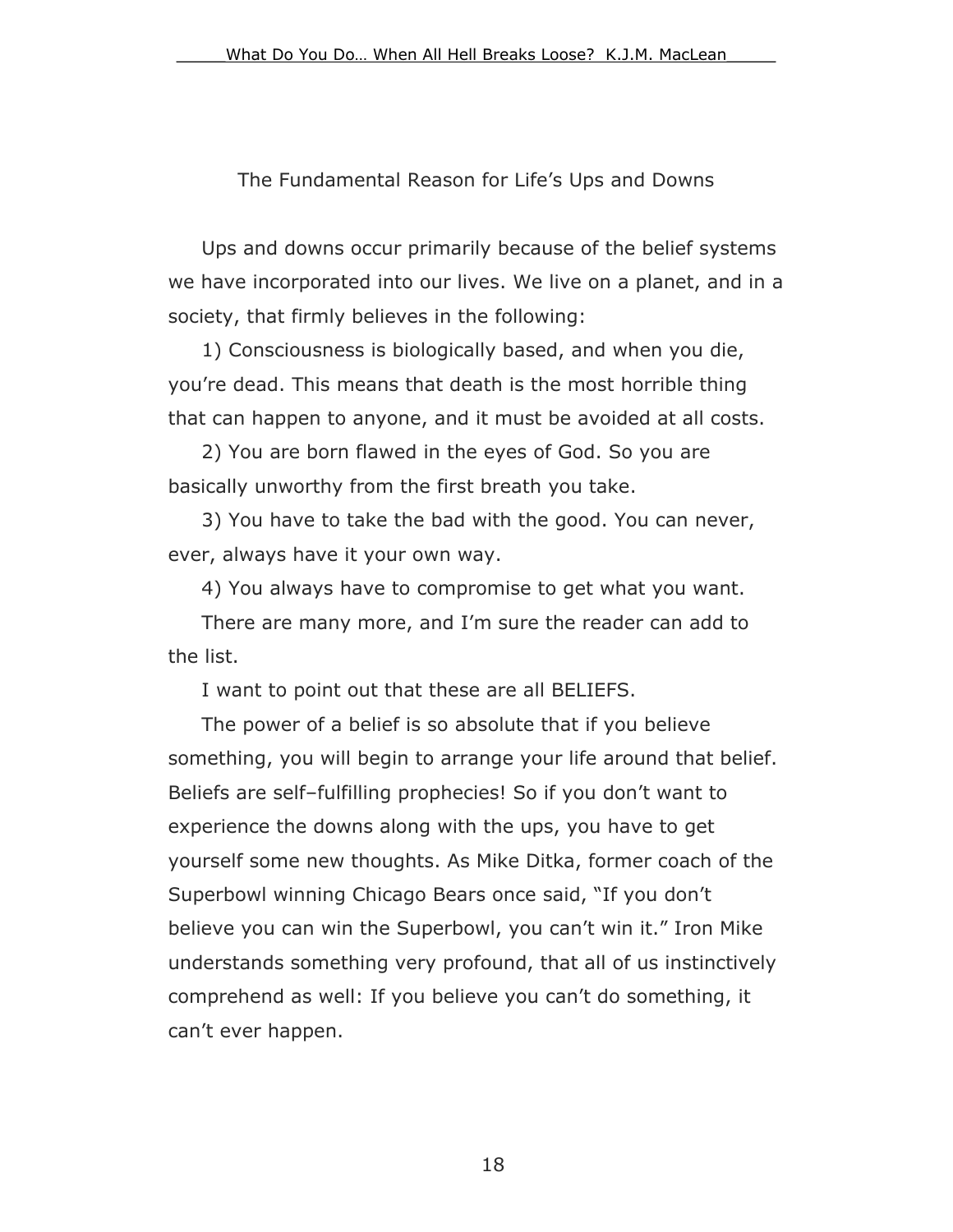When Jill's company goes bankrupt, should she give up on her dream of a great job? A lot of people would. However, even though Jill has a belief that things can never go right the first time, she can still pick herself up off the floor and try again. As long as Jill puts more of her attention on what is wanted, and less on failure, she will eventually find the job of her dreams.

But what happens if Jill has the belief that "things will never go right for me?" Well, she will never fully succeed. She will always fall a little short of her goals. Jill will always be just a little dissatisfied, because she will always have some part of her attention on the wrong end of the bar.

It's always possible to change the way you think and what you believe. People don't like to spend much time doing that, because they don't think it's worthwhile. "Hard work is what gets you where you want to go," they'll say. And while working at something is of course necessary, it's not the most important factor. Believe it or not, your own beliefs are the primary reason why you succeed or fail. And your beliefs are for sure the main reason behind how you feel. If you feel rotten, you have a belief that is activating that condition in your life. I don't care whether that condition is health related, or economic, or a relationship issue.

When you clean up your thoughts and beliefs on the subject of relationships, for example, you will begin to meet better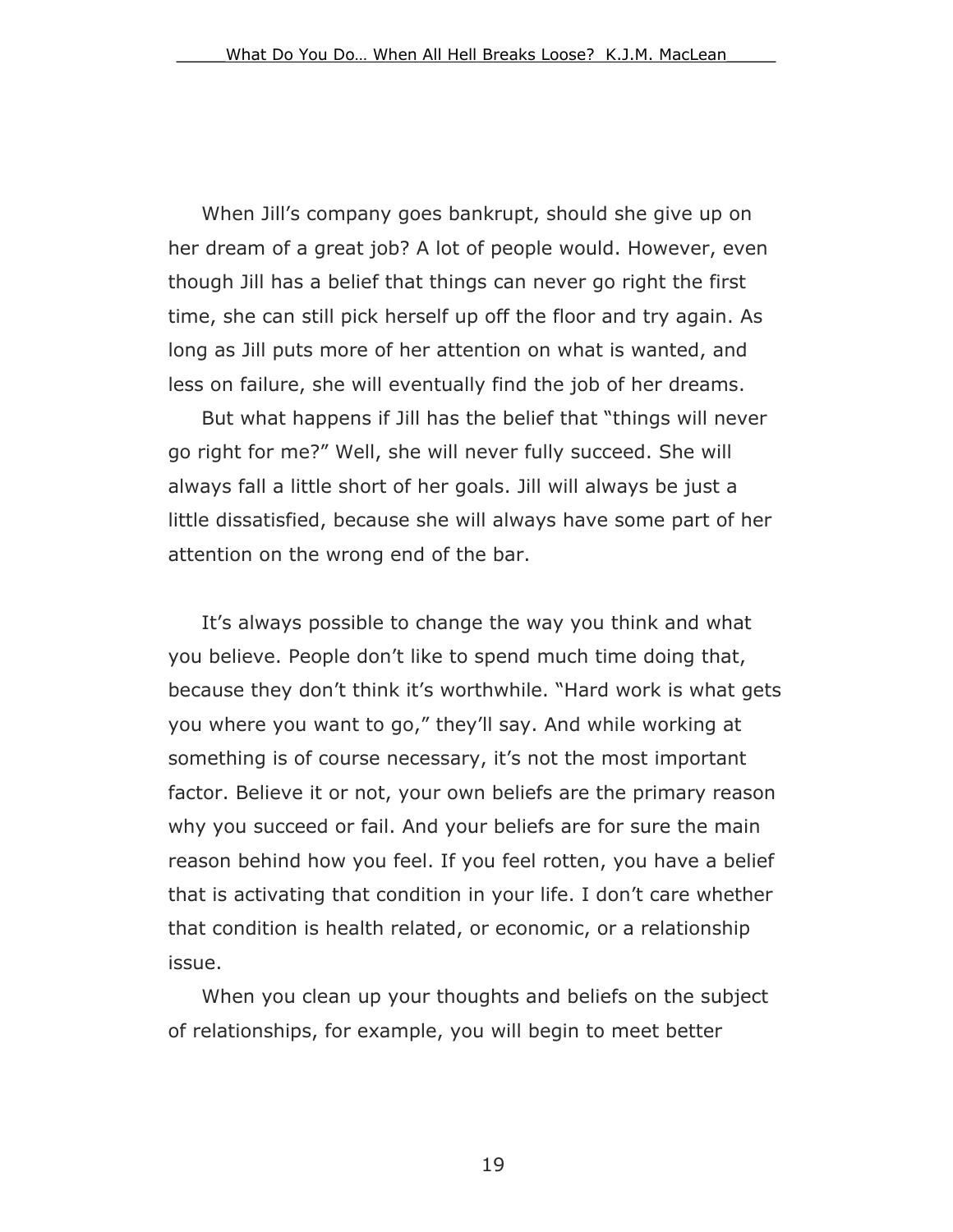people. You will for sure begin to feel better. If you don't believe me, try it for yourself!

All explanations for personal failure that involve the actions of others are false. They are rationalizations, and stem from the inability to completely focus on the goal. Here are a few examples.

"The market won't support your product."

"Nobody wanted to read your book, that's why it didn't sell."

"You can't play the guitar or sing, so don't even think of becoming a famous artist."

"Your startup company isn't going to make it. 80% of all new business startups fail within the first year."

The guy who had the idea to record music on CD's didn't let the little fact that ALL music was recorded on vinyl stop him.

Look at the drivel that gets published every year, and the great books that don't sell. Even drivel can find a paying audience, because there are lots of drivel–y people out there. People will buy anything. If you don't believe me, take a look at the Oriental Trading catalog.

Speaking of drivel, consider the bloke known as Tiny Tim. A freak with fuzzy hair who couldn't sing or play (in my opinion). I remember seeing this cat on the "Tonight Show," screeching out a song called "Tiptoe Through the Tulips" on a badly tuned ukulele. I couldn't believe my eyes or ears! One thing you can say about Tiny Tim, however: the man was passionate about his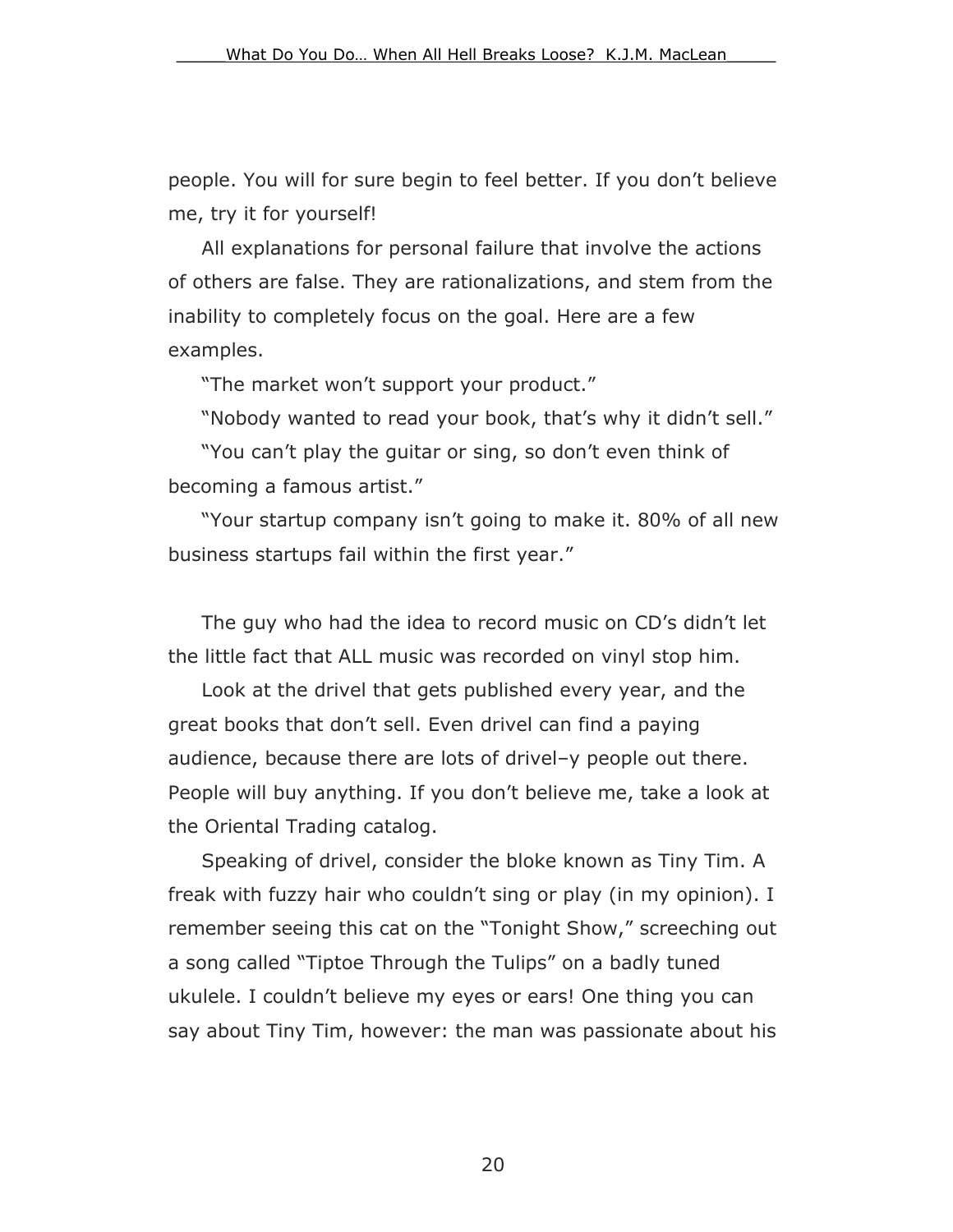<span id="page-24-0"></span>music. And that passion carried him to the top of the mountain. Tiny had the guts to put himself and his music out there, despite the ridicule of his many critics. Tiny Tim became a huge star, making hundreds of TV and concert appearances around the world. At the peak of his popularity, he was earning \$60,000 a week in Las Vegas, and played to sellout crowds at Caesar's Palace. The moral of the story: If a weirdo like Tiny Tim can make it, anyone can!

And who cares what others have done with their businesses (or their lives)? What happens to you is determined by you, period. To the degree that you come off the idea that you are source point in your life, is the degree to which you have ups and downs. Life is not a random series of occurrences. While it is certainly true that no one can predict the future, it is also true that you can choreograph, in a broad sense, the direction of your life. Ask any successful person in any field and he or she will tell you that unequivocally.

#### Section 1 Summary

1) Duality and change are quintessential properties of our physical world. Life, and human relations, reflect these properties.

2) Like the outline of a novel or a presentation, beliefs determine the experiences you will have.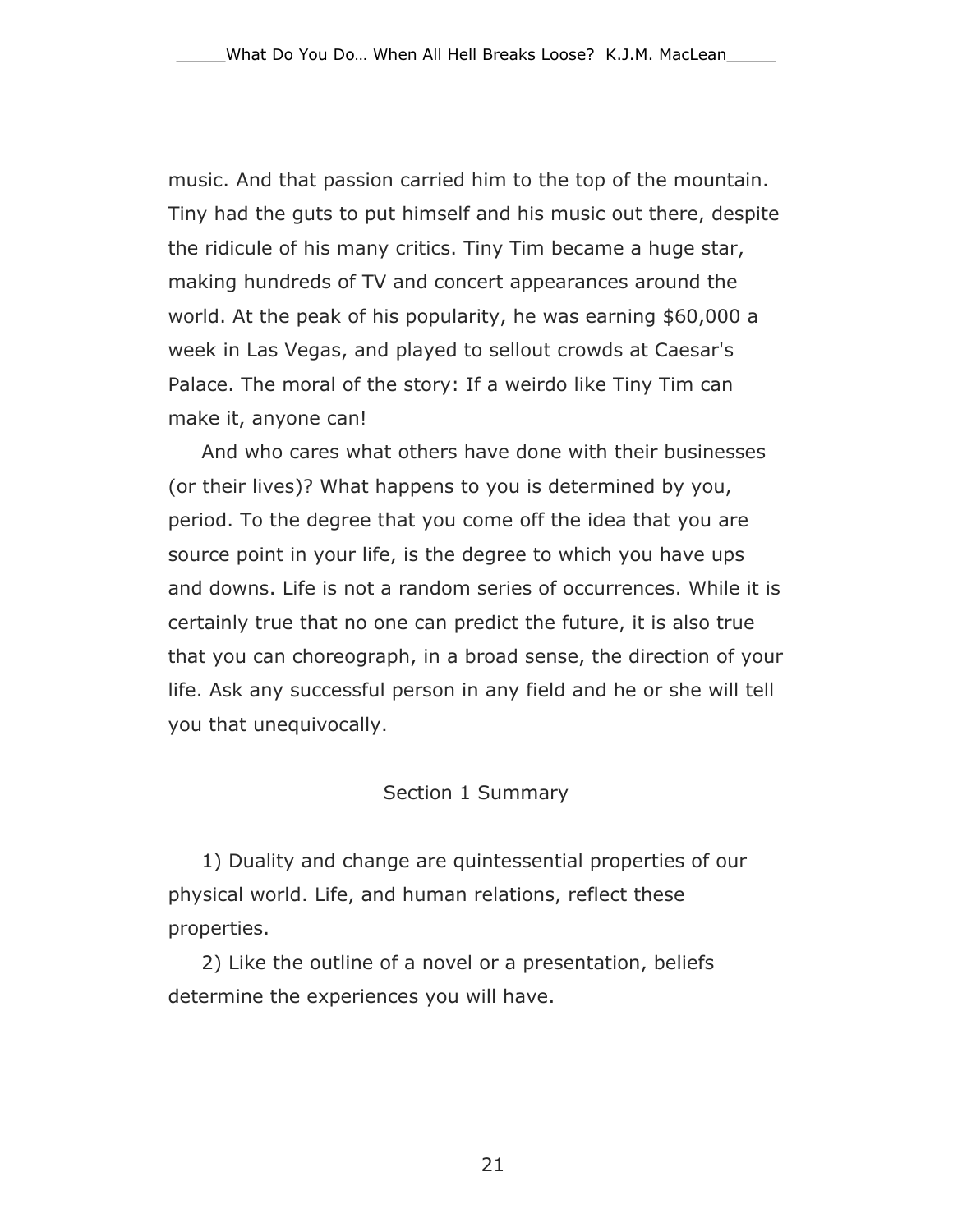3) When you have a strong desire for change, you are usually at the wrong end of the scale. Therefore, it is likely that things will go wrong at first. That's because the issues you've been stuck in begin to get unintentionally activated.

4) This phenomenon is natural and understandable. If you just relax and keep your focus on the goal, your life will smooth out and the changes you want will begin to appear.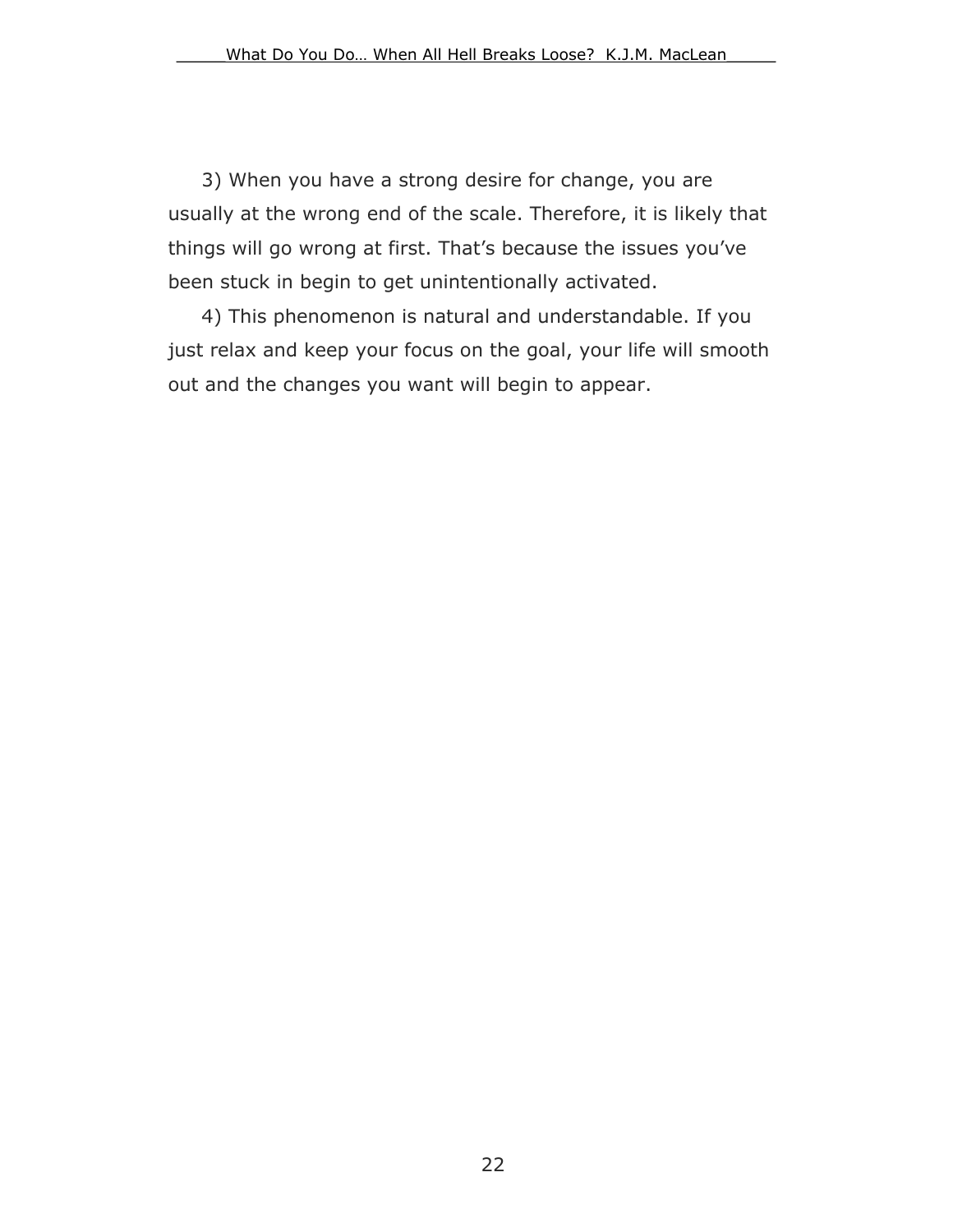#### SECTION 2

Beliefs, Trauma, and the Subconscious Mind

<span id="page-26-0"></span>When you begin the process of change you start with good intentions, but often go in the opposite direction. However, when you understand that a desire for change often activates those old, self–limiting beliefs you've been lugging around, then the mystery disappears.

We often pick up these beliefs in childhood. We are physically dependent on our parents to provide us with the necessities of life. Parents often demand submission to their ways of doing things, as we all know, and this can lead to a strong mental influence over the mind of the child. Moreover, as children we naturally want to love our parents, and often decide to emulate them. Sometimes, if you are like me, you wanted nothing to do with them. Regardless, we pick up on their limiting beliefs. We do the same from family members, teachers, authority figures, classmates, and other peers.

If dad is an alcoholic and has trouble getting along with mom, for example, his son is likely to be influenced by his father's behavior. When a person travels to England, he might find himself beginning to talk with a British accent. This phenomenon is called entrainment, and was discovered by the Dutch scientist Christian Huygens in his work with pendulum clocks. Huygens noticed that when he set one of his pendulums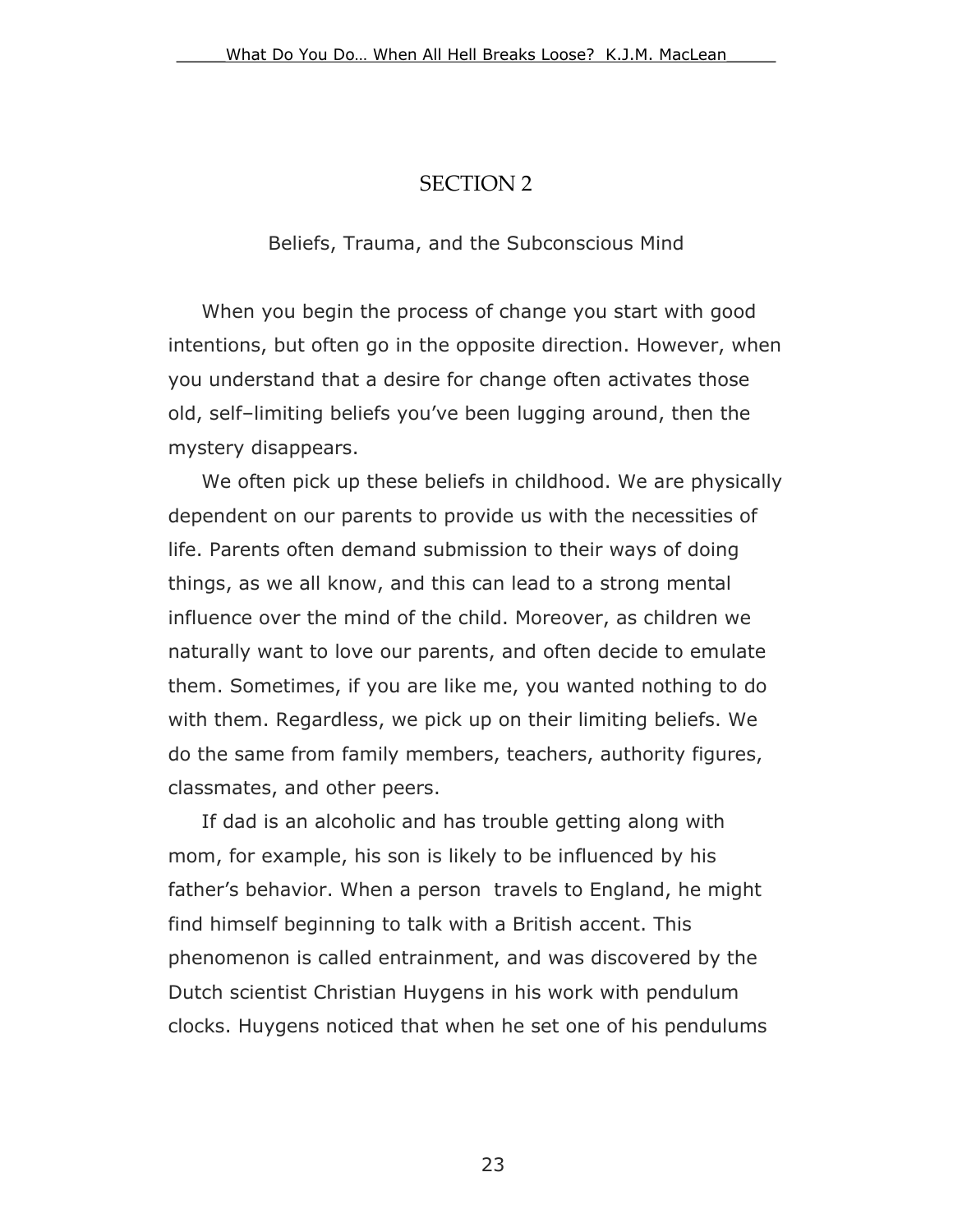in motion, the others tended to follow suit in exactly the same way. Thoughts and beliefs can be entrained as well, especially those of a child.

The point is, the beliefs we assume growing up are often uninspected. They're sitting right out there, but we've become so used to them that we don't notice them anymore. But a belief is a belief, and it doesn't matter how you got them. They're still affecting your life.

In my case, I picked up a whole series of debilitating thoughts and attitudes when my mom got sick and died, when I was a child. I was terrified, and I couldn't understand how such a terrible thing could happen.

"My mom didn't really love me, or she wouldn't have abandoned me."

"Life is terrifying, because you'll just get an incurable disease."

"It doesn't matter how healthy you are, or how good you are. You'll die horribly anyway."

"Evil is more powerful than good."

"If you ever get sick, you'll die from it."

"Medical doctors don't know anything."

"Children can't be happy in families."

As I found out later in therapy, I decided these things when I was 3 years old. These decisions became woven into my worldview, and had a powerful negative influence on my life. My mother, Lorraine, became ill in 1954. I don't remember anything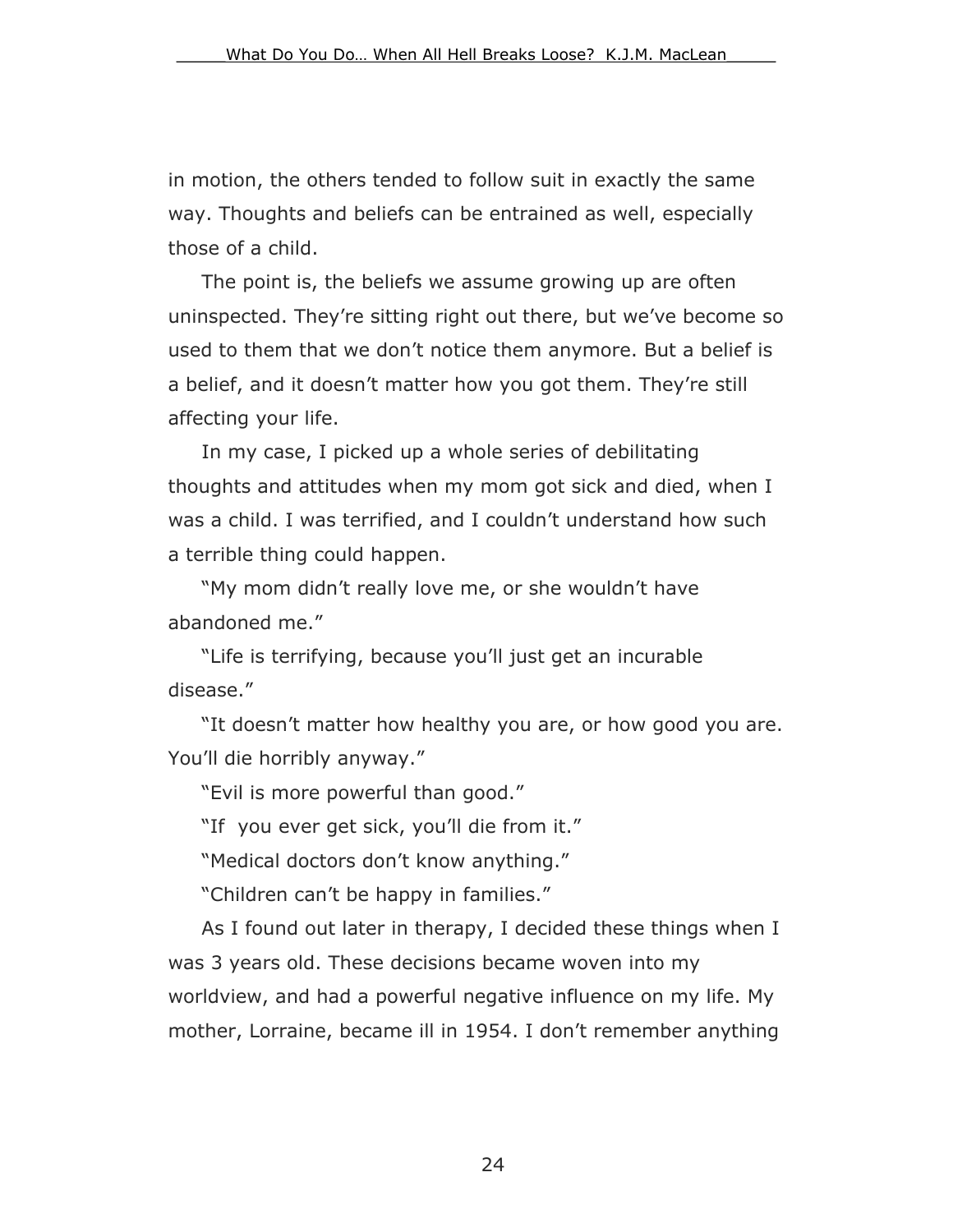at all about Lorraine Martin. I am told she was tall for the time (5' 9"), good looking and a pretty cheerful person. That fall she died of leukemia at the age of 29. My father was devastated, and so was I, and so was the rest of my family. For several weeks, our family felt like inmates in a prisoner of war camp. As Lorraine sank further and further, we all became sadder and sadder, and more and more hopeless. How could such a bright and beautiful person be dying? We asked. How could God allow it? What kind of a world is it where the good people die, and the greedy and evil flourish?

These were the questions my family asked themselves day after day. At least that is what they tell me, because I had no recollection of that period at all.

I didn't remember most of it, because I blocked it out. It was too painful, so I made a conscious decision never to think about my mother, ever again. That led to a decision to avoid my family members whenever possible. When my father remarried, I didn't want to have anything to do with my step–mom's two children, now a part of our larger family. I even avoided my sister. I buried myself in my studies, and after my homework, left the house to ride my bike all over the city, or, when it was warm enough, to play baseball on one of the vacant city fields a mile away from our house with the neighborhood kids. When I got older, I'd leave the house right after dinner and hang out with my friends. I got married, but never had kids. I just knew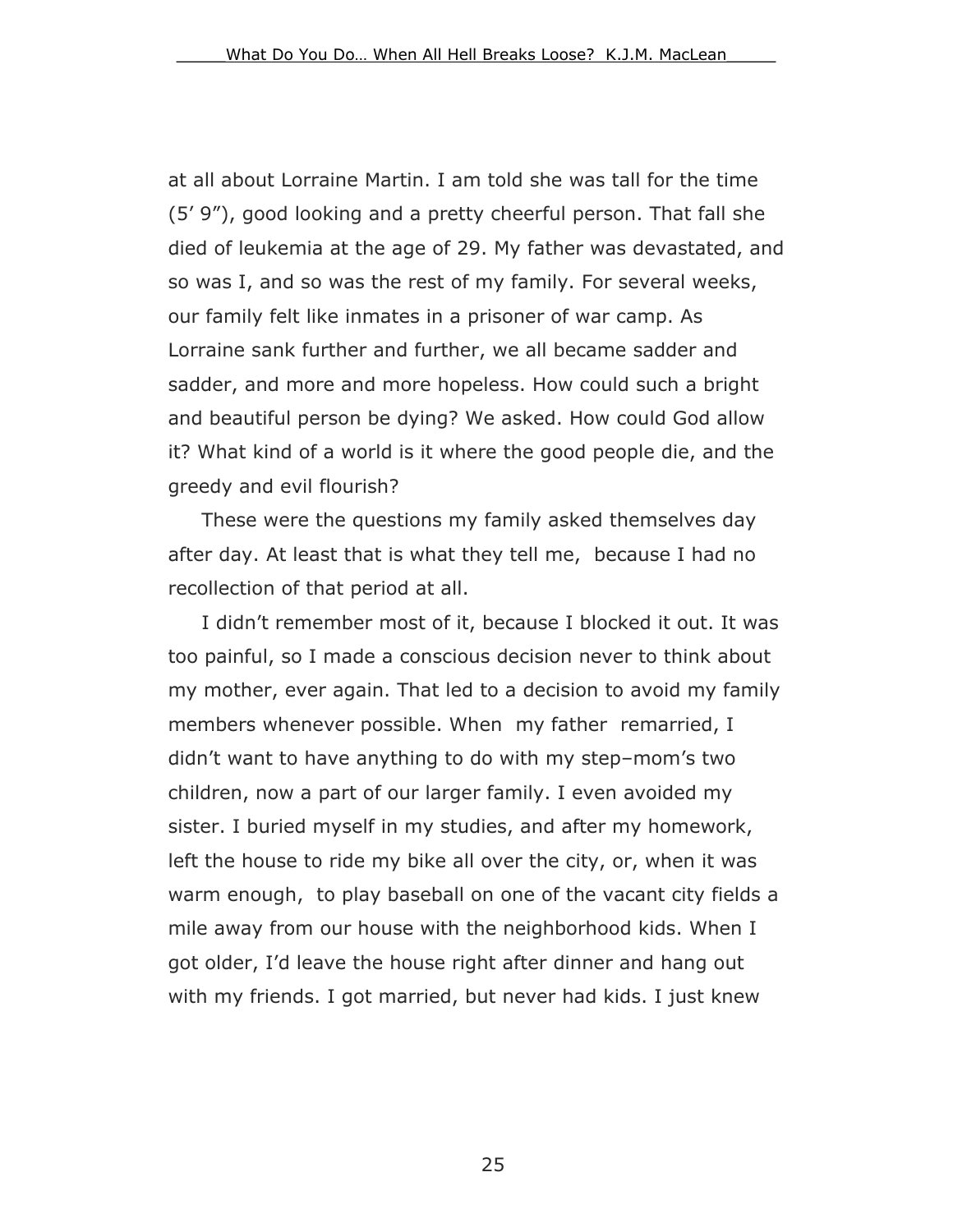<span id="page-29-0"></span>that it was impossible for me to have a family. I accepted it, never questioned it.

Such is the power of a belief.

#### Trauma

The insidious thing about my decision to simply avoid my family was that it worked most of the time. You know the old saying, "If it ain't broke don't fix it." Well, that's darn good advice! When not in contact with my family, I never had to think about that uncomfortable time. And so that old trauma simply sat there, walled off.

In therapy, I found out that the power of a belief has nothing to do with how old you were when you made the decision.

A belief is just a belief, and it can determine how you feel, and the course of your life.

Negative emotion obscures thought. That's really important. Here's something else that's really important: behind all negative emotion is a thought or a belief that keeps it activated. That's a hard and fast rule, and stems from the principle that thought comes before emotion, and action.

It's easy to understand how thought precedes action. When you bake a cake, you need a recipe. You have to think about what ingredients you need and how you're going to put them together. When you build a house you need a blueprint. That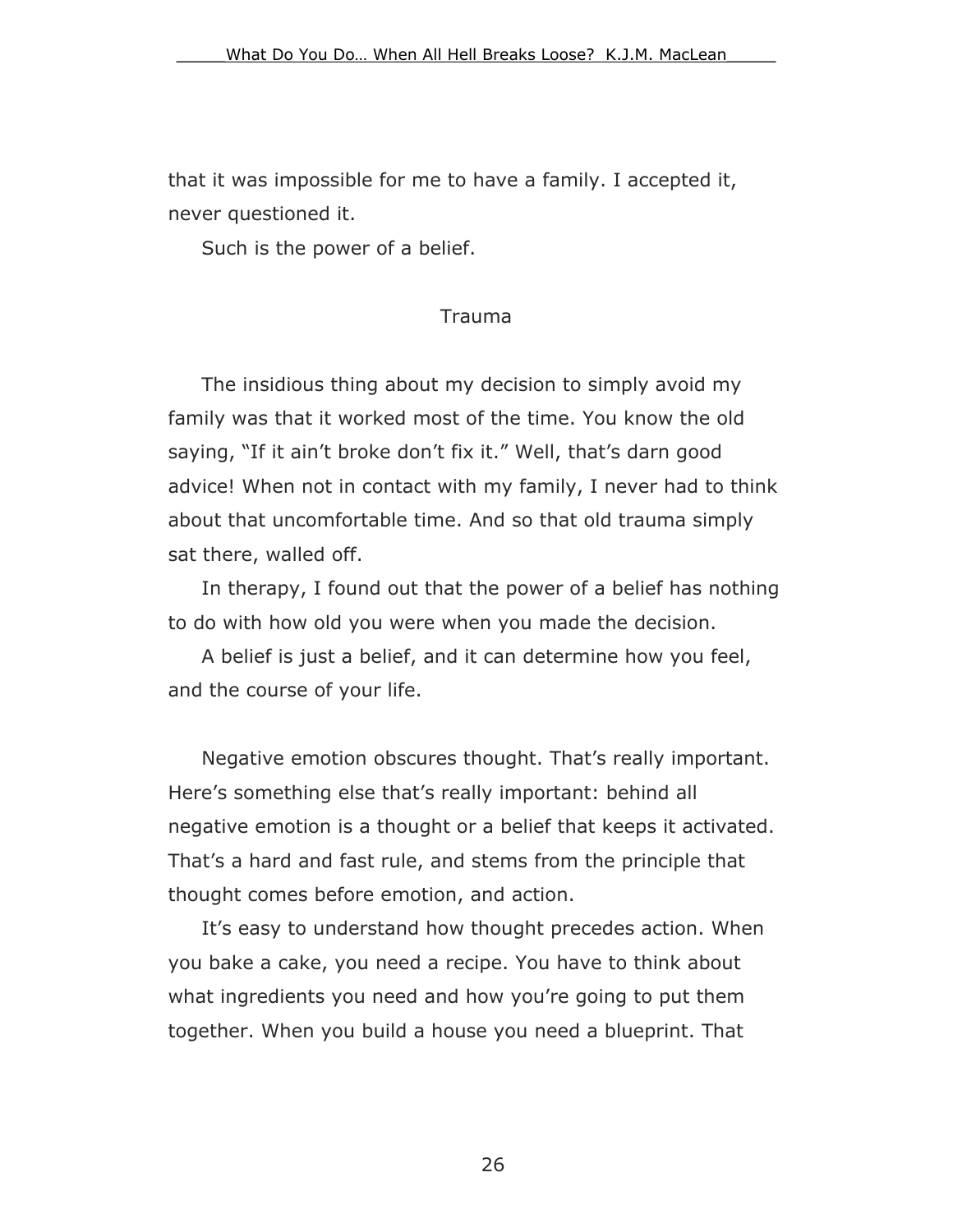blueprint is the result of a lot of thought about houses. And it works the same way for emotions. If you think the thought "I hate Joe" long enough, I guarantee that you can work yourself into a frenzy about Joe. Or the boss. Or your mother–in–law. Or anything. Thought precedes emotion.

If you never had a negative thought in your life, you would never feel a negative emotion. You'd be happy all the time! And healthy, too. The way you feel is determined by the way you think. When you think happy thoughts you feel happy, and when you think sad thoughts you feel sad.

The successful resolution of trauma always results in positive emotion. When the trauma is released, you feel better. But if you look carefully, you'll always find, behind the trauma, an underlying belief that keeps the trauma stuck to you. I've spent my share of time in therapy and I've found that all emotional trauma is just my own resistance to something bad that happened to me. My mom died a long time ago. There's nothing happening right now that could cause me to feel so rotten about it! So why did I feel so crummy whenever I thought about it? Because back then, my 3 year old mind made a lot of terrifying conclusions about life, health, and medicine, and families, and love, and death. As I said before, I discovered that it didn't matter that I was only 3 when I made these decisions. Your choices are incredibly powerful, no matter where on the timeline of your life you make them. This makes more sense when you look at a human being as a spirit temporarily occupying a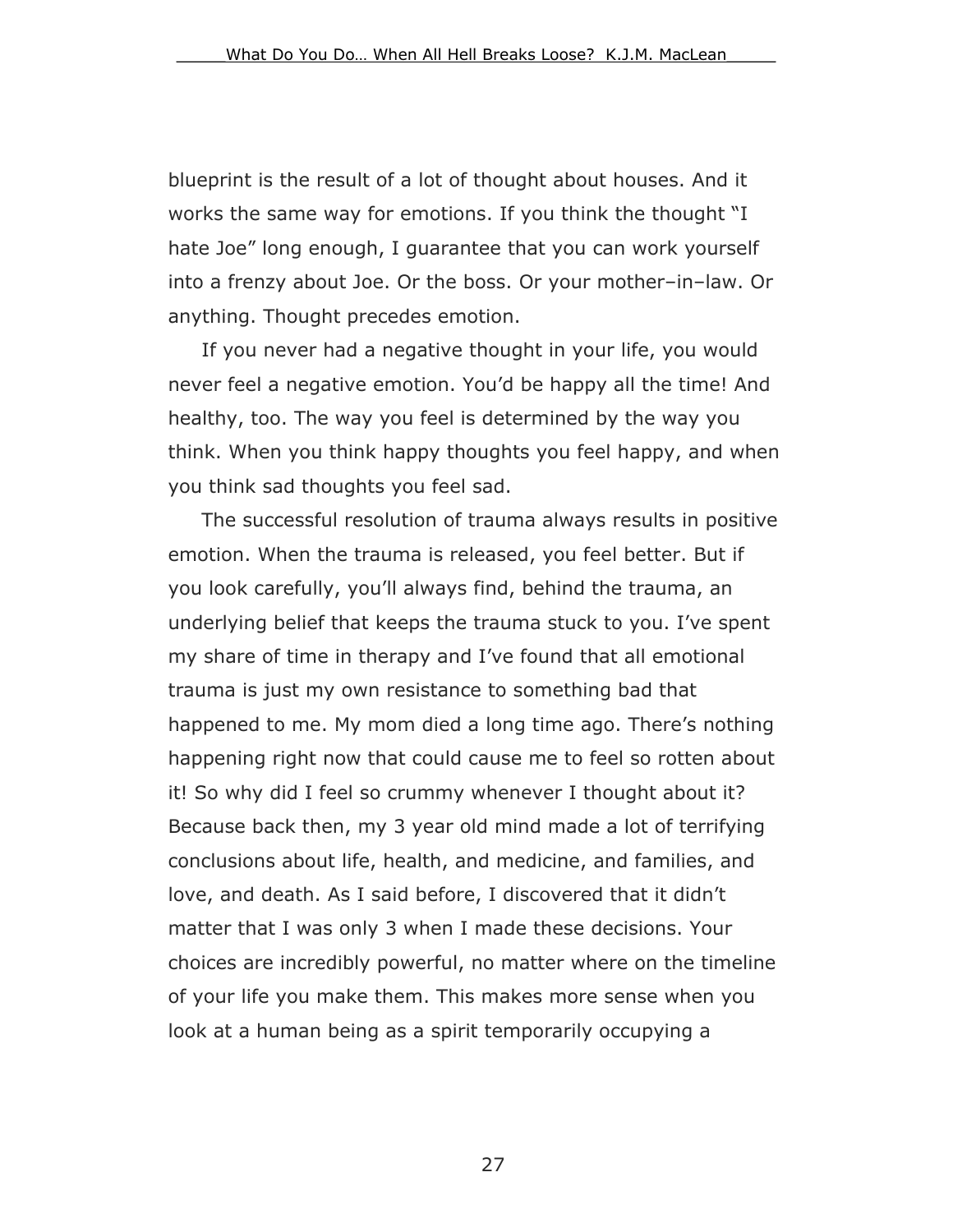physical body, in the spirit–mind–body framework. The age of the body is then less important than the consciousness inhabiting it.

The idea that behind all trauma is an underlying belief, is applied in a type of therapy called Traumatic Incident Reduction, which has been shown to effectively handle cases suffering from PTSD, or Post Traumatic Stress Disorder. TIR was developed by Dr. Frank Gerbode, a psychiatrist. This kind of therapy recognizes the truth that behind all negative emotion are thoughts and beliefs. The patient simply goes over and over the event, reliving it, confronting it, and releasing the emotional pain associated with it. After a time, the patient always discovers the decisions and beliefs that held the trauma in place. There's an "aha!" moment when you realize that you were causing all of your own pain, and it's very empowering.

During my time in therapy, I noticed a pattern. Every time there was a successful resolution of trauma, I experienced one of those "aha!" moments. And when I didn't succeed, I didn't have that moment of realization. These experiences helped to crystallize an important truth in my mind: If the removal of trauma makes you feel good, then maybe life is SUPPOSED to feel good. Maybe that's the way life is designed!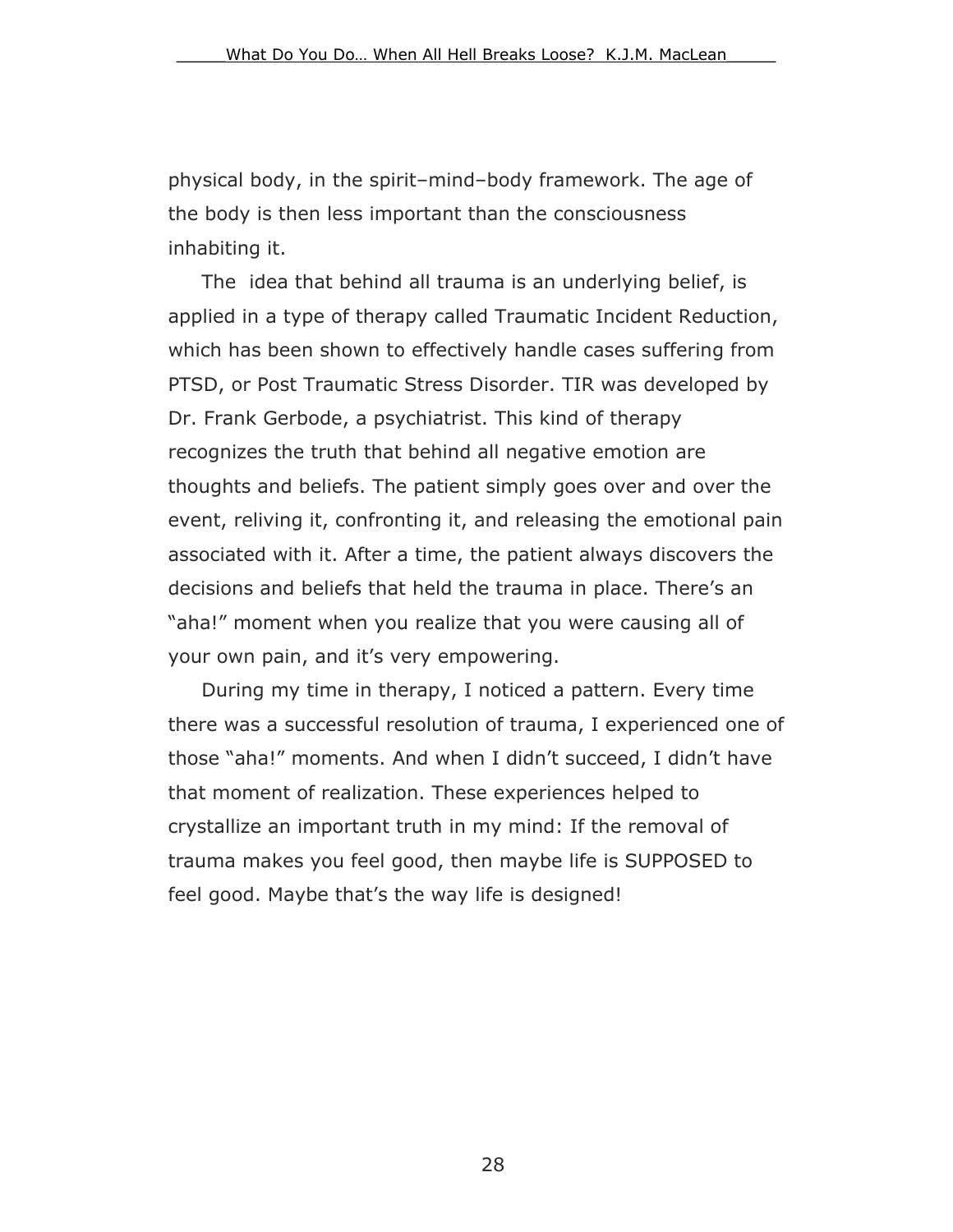#### Feelings and Emotions

I discovered that there is a difference between a feeling and an emotion. A feeling of well–being is something inherent to all life, but emotion is experienced on an individual basis. Emotion goes from positive to negative, as we all know. It's a scale (see Appendix). At the bottom there is apathy, depression, grief and fear and at the top there is enthusiasm, joy, and serenity. The higher you go up the scale, the closer you get to the fundamental vibration of consciousness itself, the closer you get to the OM, the fundamental vibration of the universe. People a lot smarter than I and a lot more enlightened have described this feeling, and you can read what they have to say about it. The point is, disease and negative emotion can only manifest when there is self–limiting thought.

Deepak Chopra, and others, have shown us that your thoughts have the ability to affect your health. And they have the ability to affect your emotions as well.

As I said above, the default condition for all life is a feeling of well–being. When the body is sick, it naturally wants to recover and get healthy again. If well–being wasn't the default, then when you got sick you'd get sicker. Of course things decay and die, but that's because this physical experience is intended to be temporary! Our bodies are not designed to spend an eternity here on earth.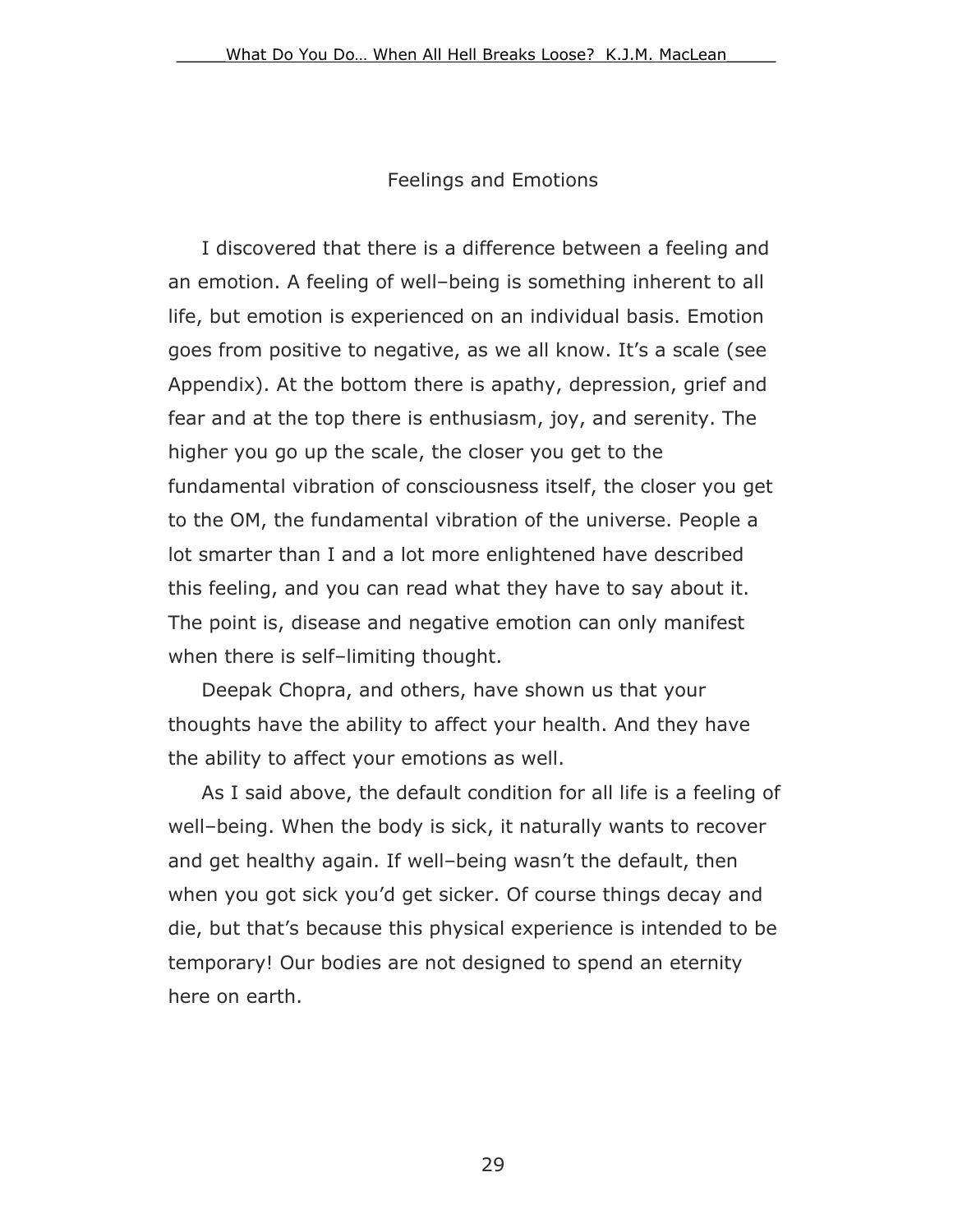#### Karma and Past Lives

<span id="page-33-0"></span>I've spent dozens of hours in past life regression. I'm a firm believer in past lives, because I believe that consciousness is non–physical, and eternal. Bodies decay and die, but consciousness lives on. And so it is possible for a conscious being to live many lives. However, over the years of my therapy I made an important discovery: anything that is bothering you has its roots in the present life.

My past life regressions were fun! And they often resulted in understanding more about myself. But they never completely resolved any trauma.

From this I concluded that we start over every lifetime. The slate is wiped clean, and we come in fresh and new. Look in a baby's eyes and you can see the sweet innocence there. I have a number of animal pictures on my wall, one of a baby polar bear, another of a baby leopard, a baby monkey and two ducklings. We've all seen the cute pictures of puppies and kittens. In their eyes is the purity, love and trust that is a fundamental aspect of all life, all consciousness, everywhere.

This means, therefore, that original sin does not exist. There is no karma carried from lifetime to lifetime.

For me, this understanding was very powerful, because it meant that I could resolve, within the present life, ANYTHING that had happened to me. If we really are eternal beings, just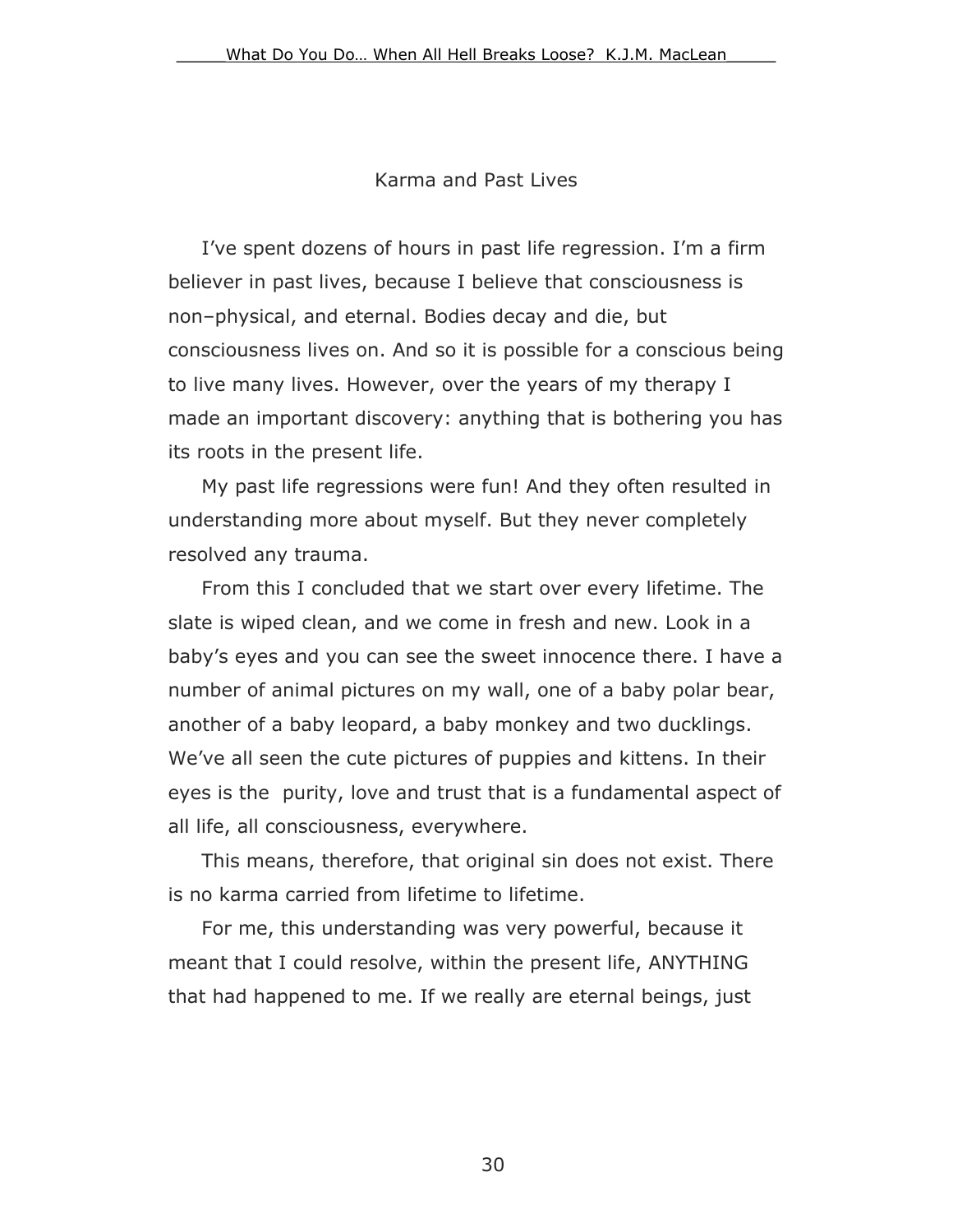<span id="page-34-0"></span>think how long it would take to make any progress if we had to cover every lifetime we ever lived!

Beliefs and Becoming –– Possibilities

Because a belief is just a collection of decisions, it is always possible to change your mind. In other words, the power of conscious decision making allows you to simply make up a new belief, which will then begin to define your experience. For example, Barb has always loved to make others laugh. Among her friends, she is known as the life of the party. Barb is upbeat and funny, and has a natural turn with words and a flair for story–telling. One Saturday afternoon the friends are out at the mall for some shopping, lunch, and a chat. Barb has just regaled them with a story about work, in which Jeff, who occupies a workstation across from her, accidentally tripped the boss as he walked down the corridor between their cubicles. Everyone is laughing so hard that tears are rolling down their faces. Sally says suddenly: "Barb, why don't you tell that story at the open house next Friday night?" At first Barb is stunned. She has never thought about appearing on stage before, but the idea hits her like a ton of bricks. "You're really funny, you know," Jane says. "Yeah!" Cathy seconds. "You can make anyone laugh." Liz agrees. "The Improv is holding auditions at the end of the month." Barb immediately feels nervous about appearing on– stage, and what people will think of her. She knows she has a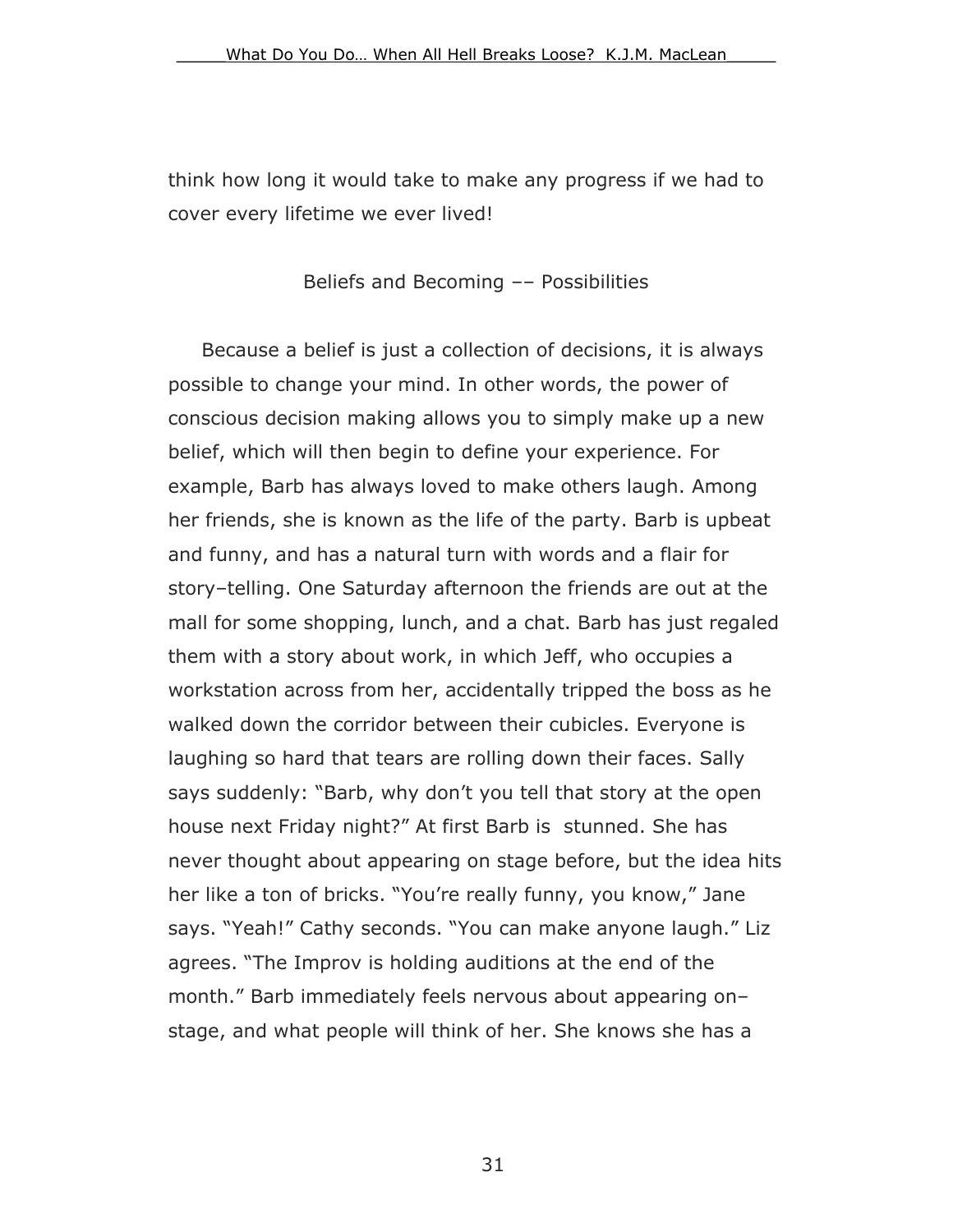tendency to stutter a little when speaking in front of strangers. That night, however, she realizes that she is quick–witted and spontaneous, and gets more and more excited about comedy. She decides to see a voice coach and to audition.

At this point, Barb has made two decisions, and has a sort of tentative belief that she MIGHT have the talent to become a comedienne. How far she goes with it is entirely up to her. If Barb is like most people, a lot will probably depend on the reactions she gets to her coffee house performance and her audition. But even if she doesn't do well at first, a strong desire and belief that "I can make people laugh" will eventually guarantee success. She will seek out other performers and learn from them, and work even harder on her own routines. In short, a consciously created belief can be just as strong as a belief based on observation, or faith.

The power of a belief is absolute. The stronger your belief, the more certainty you have, and the more your life begins to track with your decision. Our friend Joe, for example, is convinced that people can't be trusted even when they are friendly, and his relationships are marked by tension and conflict.

Facts, behavior, and evidence to the contrary can be irrelevant in the face of a strongly held belief. An idée fixe, or fixed idea, may become established so strongly that it can affect a person's power of reasoning. Even a highly intelligent person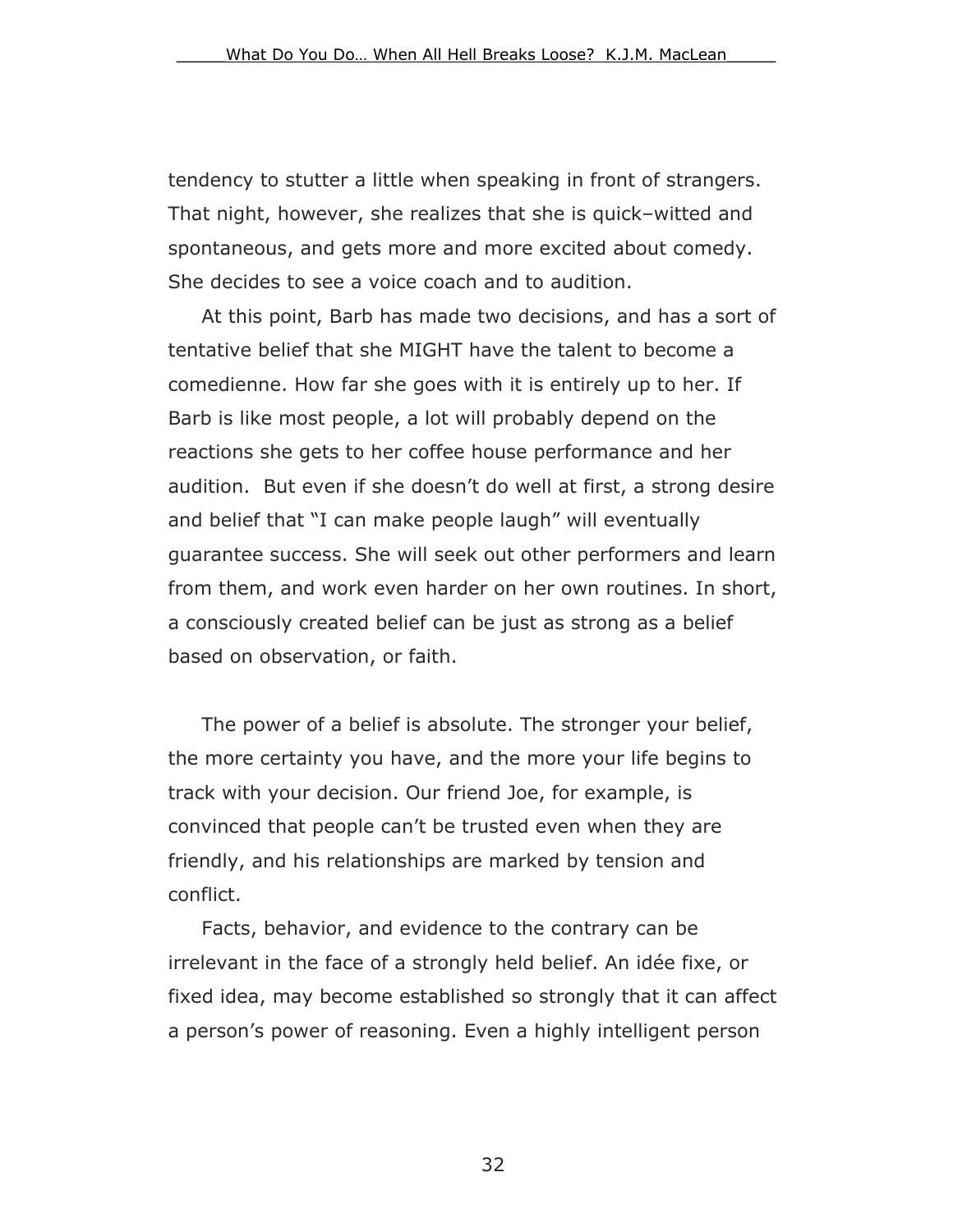<span id="page-36-0"></span>may become enslaved to an idée fixe. In an article by Carl Sargent PhD and Hans J. Enysenck PhD entitled "Psi, Science and the Future," the great scientist Hermann von Helmholtz is quoted as saying: 'Neither the testimony of all the Fellows of the Royal Society, nor even the evidence of my own senses, would lead me to believe in the transmission of thought from one person to another independent of the recognized channels of sense.' Here we simply have an irrational belief: I have made up my mind, and nothing, even demonstrable evidence, will change it.

Empowering beliefs eventually lead to positive outcomes, and limiting beliefs eventually result in negative outcomes. You are the only one who can decide which way you will lean.

#### Section 2 Summary

1) Beliefs define the parameters of your existence. Childhood beliefs are just as powerful as those assumed in adulthood, and vice–versa.

2) It is possible to resolve any trauma you have, and the limiting beliefs behind them, in the current life. That makes the job a lot easier.

3) You aren't a slave to your subconscious mind. You have the ability to consciously access any limiting beliefs, and change them.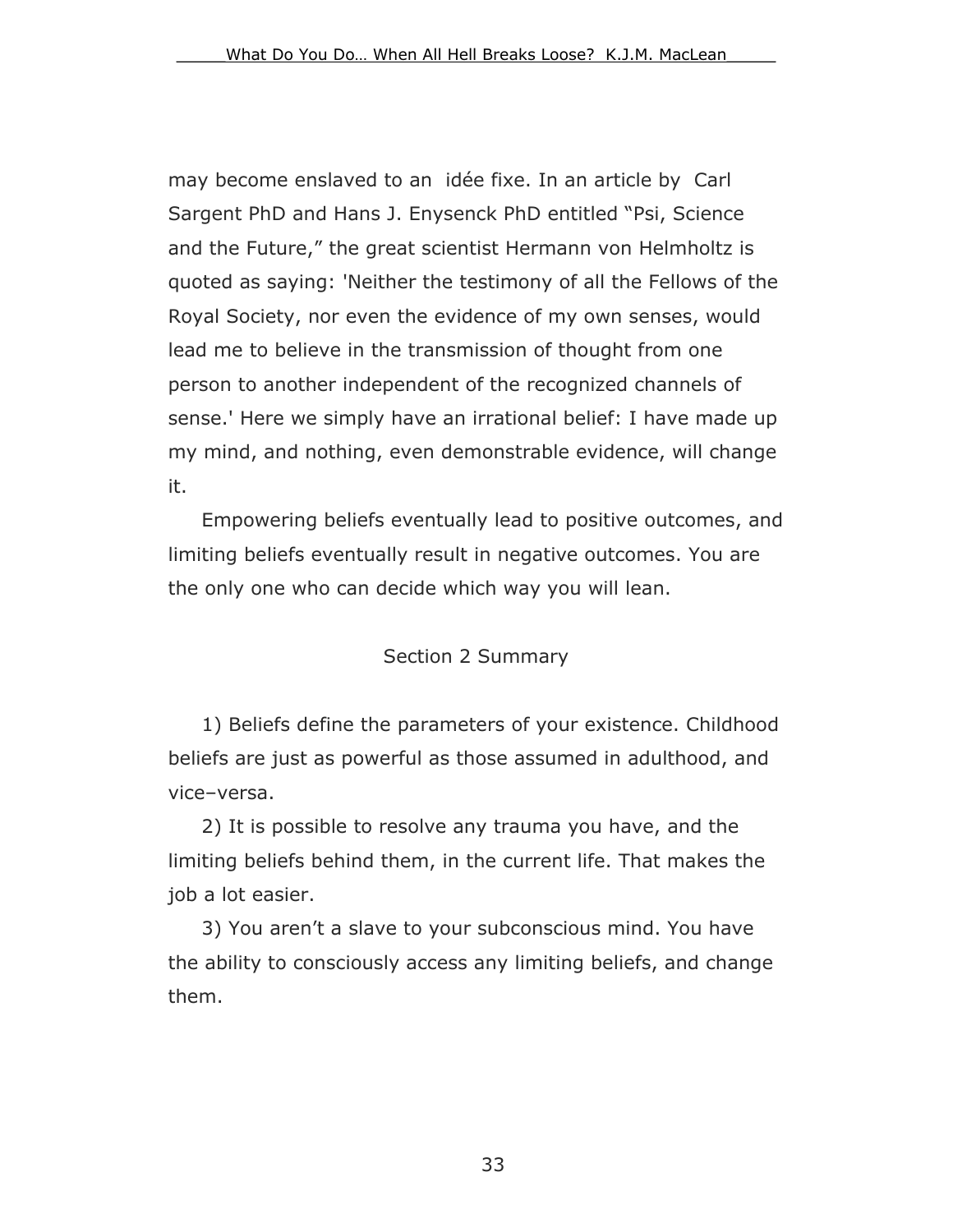4) Since beliefs are just decisions, it is always possible to create a new belief. This new pattern of thought creates new possibilities and potentials in your life.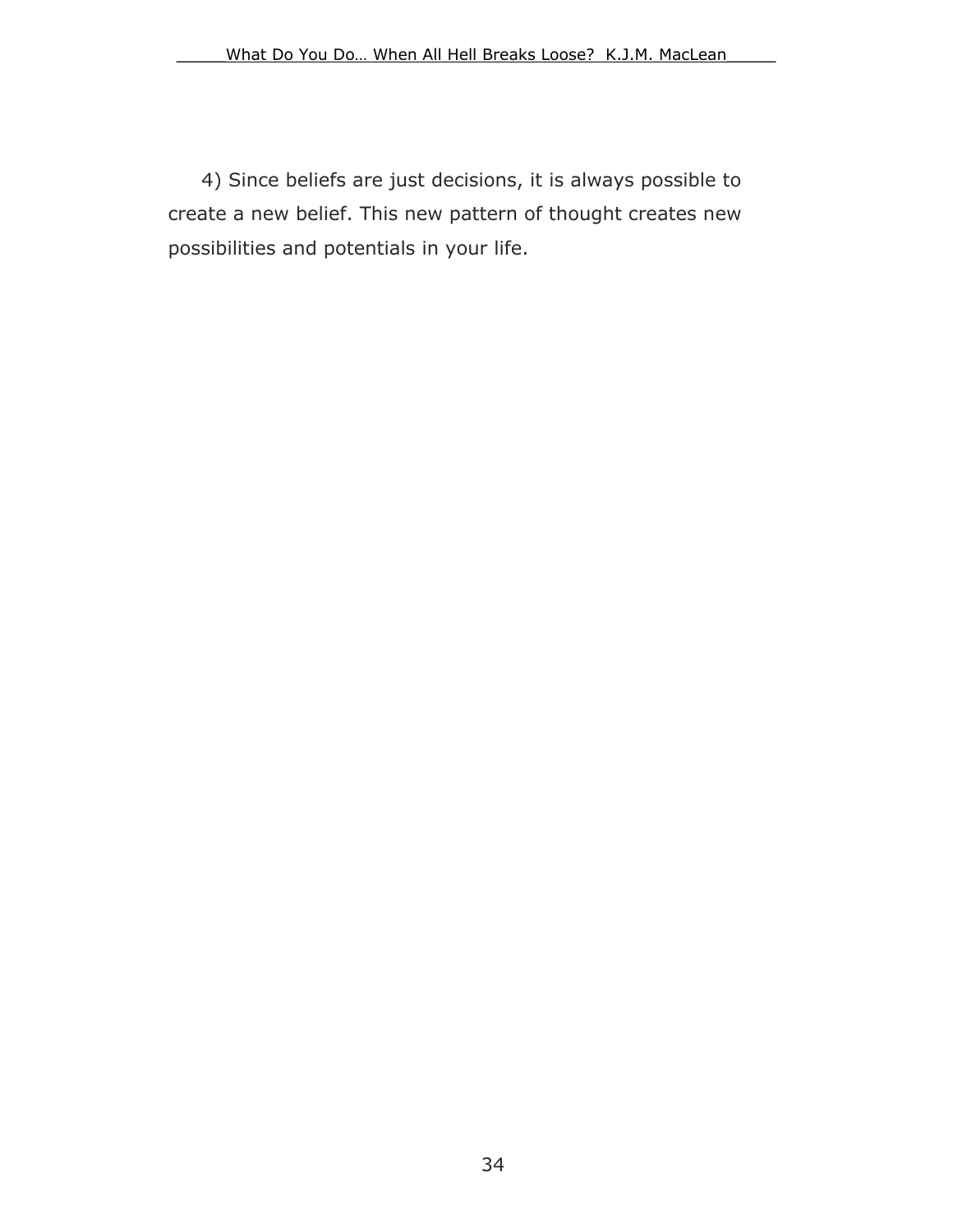# SECTION 3

#### Life Applications

<span id="page-38-0"></span>When you desire your life to change, recognize that you are sitting primarily at A, the unwanted condition, and looking at B, something desired. Understand that by desiring something different, your life will have to change, and the change that is most likely to occur will be based on the belief structure you already have activated in your consciousness. Therefore, it is likely that you will begin to experience just the opposite of what you want right away.



Understand that you couldn't have gotten to A without having beliefs that match it. A woman who never seems to be able to find the long–term relationship she wants may argue about whether her belief came first. She may say, "I never believed I couldn't find the right guy until I experienced the wrong guy over and over." One thing is for sure, however: if she continues to hold that belief nothing significant will change in her life!

In other words, the conditions of your life are dictated by you. You are not a victim. You have control, but realize that the changes you desire are probably not going to happen all at once.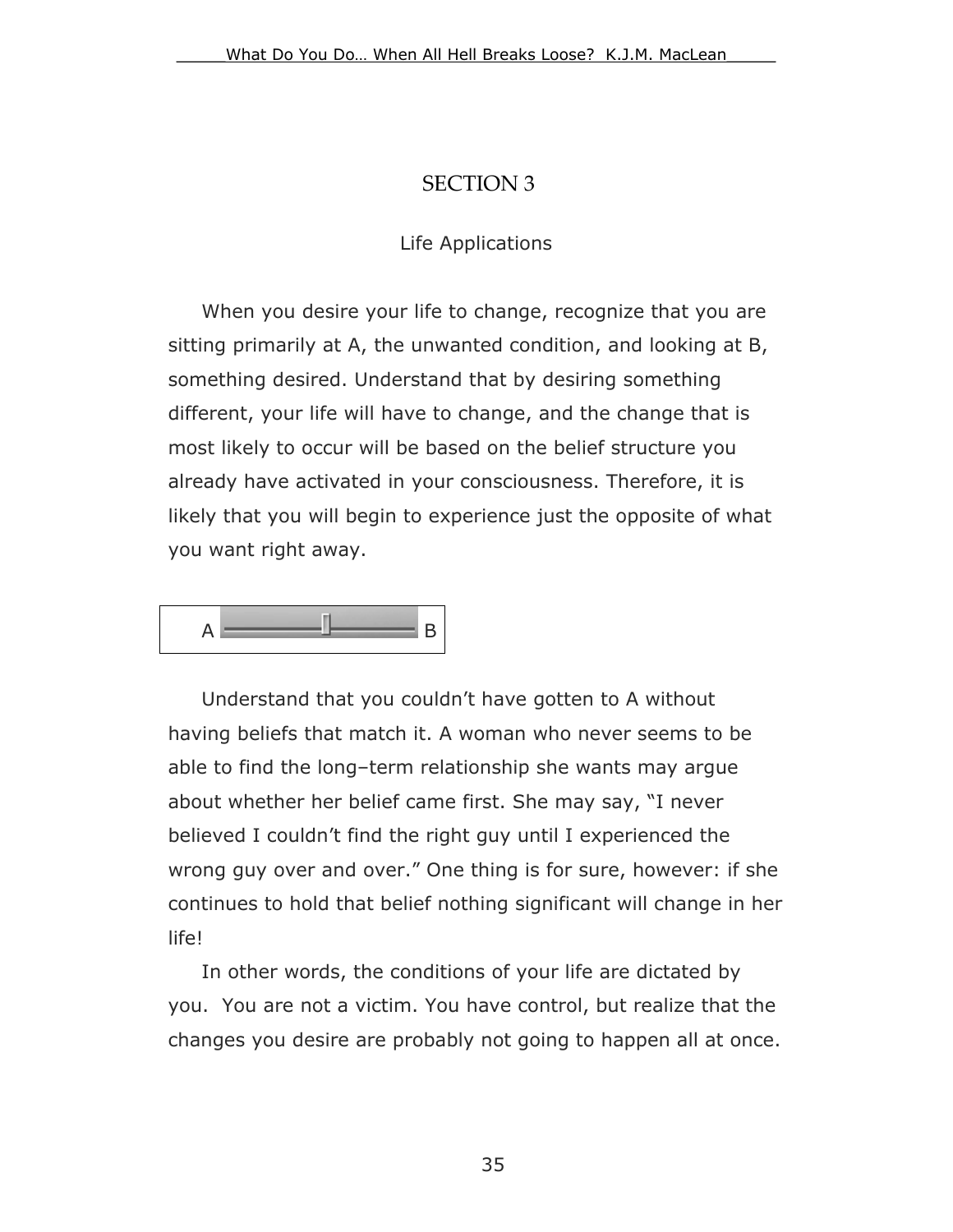Therefore, there will be a time lag between the new desire and when the things you want manifest in your life.

This idea bothers some people. "When I want something, I want it NOW!" my wife sometimes says to me. Some people do have that rare ability to simply focus exclusively on the target, and for them, positive results will appear almost immediately. For a lot of us, however, that strong new desire just reminds us of where we are. It activates a lot of beliefs that tell us that it's difficult to move off of point A. Well, the only way to get around that is to focus more and more on B, to get inspired by B, and ignore A as much as possible even though there is no physical evidence of B yet. That's the magic formula.

Unfortunately, there is no pill you can take or magic wand you can wave or mantra you can chant that will magically bring B to you, in the absence of your continued focus on B. The good news is that the system is designed to give you more of what you're focusing on.

Some might call this idea of focusing on B, when the reality is A, delusional. Well, it's not. It's the creative process. Every person has one. Life itself is a creative process.<sup>[1](#page-39-0)</sup>

An artist or a businessman or a Joe Sixpack all have goals. Those goals may be widely divergent, but the process for attaining them is the same. In order to get to the goal you have

 $\overline{a}$ 

<span id="page-39-0"></span> $1$  For an excellent description of the mechanics of the creative process, see Robert Fritz's book "The Path of Least Resistance."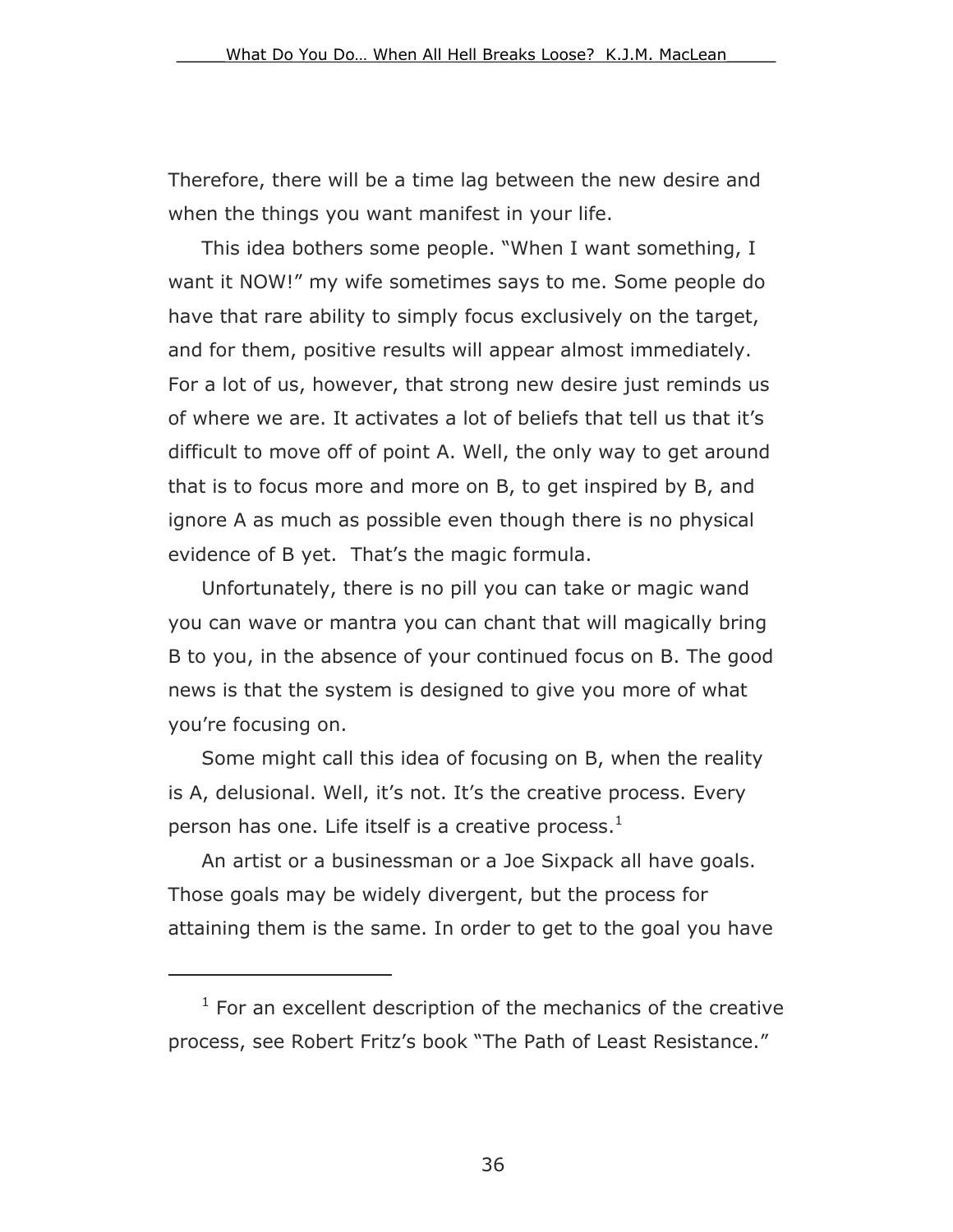to keep creating it in your mind, in order to put it into the physical universe. Delusion only occurs when you look at red and call it yellow. If you want yellow and you have red, then you better find a way to get your attention off of red!

The good news is that B is something you really want. And so it's a lot easier to pay attention to B than it is to A. If you're driving an old junker and want a new car, it sure is more fun to think about the new car than the one you have. The problem is, you're driving the junker, so every time you get in it, it reminds you of where you are, still stuck at A. Nevertheless, the most important step is to realign your thoughts toward B. How do you get new thoughts about B when reality constantly screams A? Well, if you have been raised to believe that money is hard to come by, and if you drive a beat up car and live in a crummy apartment, saying "Abracadabra I want a million bucks" isn't going to work for you. Even though you SAY you want to be rich, you really BELIEVE you can't be.

The way to get new beliefs is to simply change your focus from A to B. People don't believe that it's that simple, but it is. A change of focus will lead to new ideas, and new actions. If you want to change but find yourself thinking the same old thoughts, then you're not getting anywhere! It might be pretty hard at first, because your life is at A, and you have an ingrained habit of thinking about A. What most people do, instead of creating B, is bitch about A. Complaining actually gives you some relief, but it also continues to activate the same old thought patterns that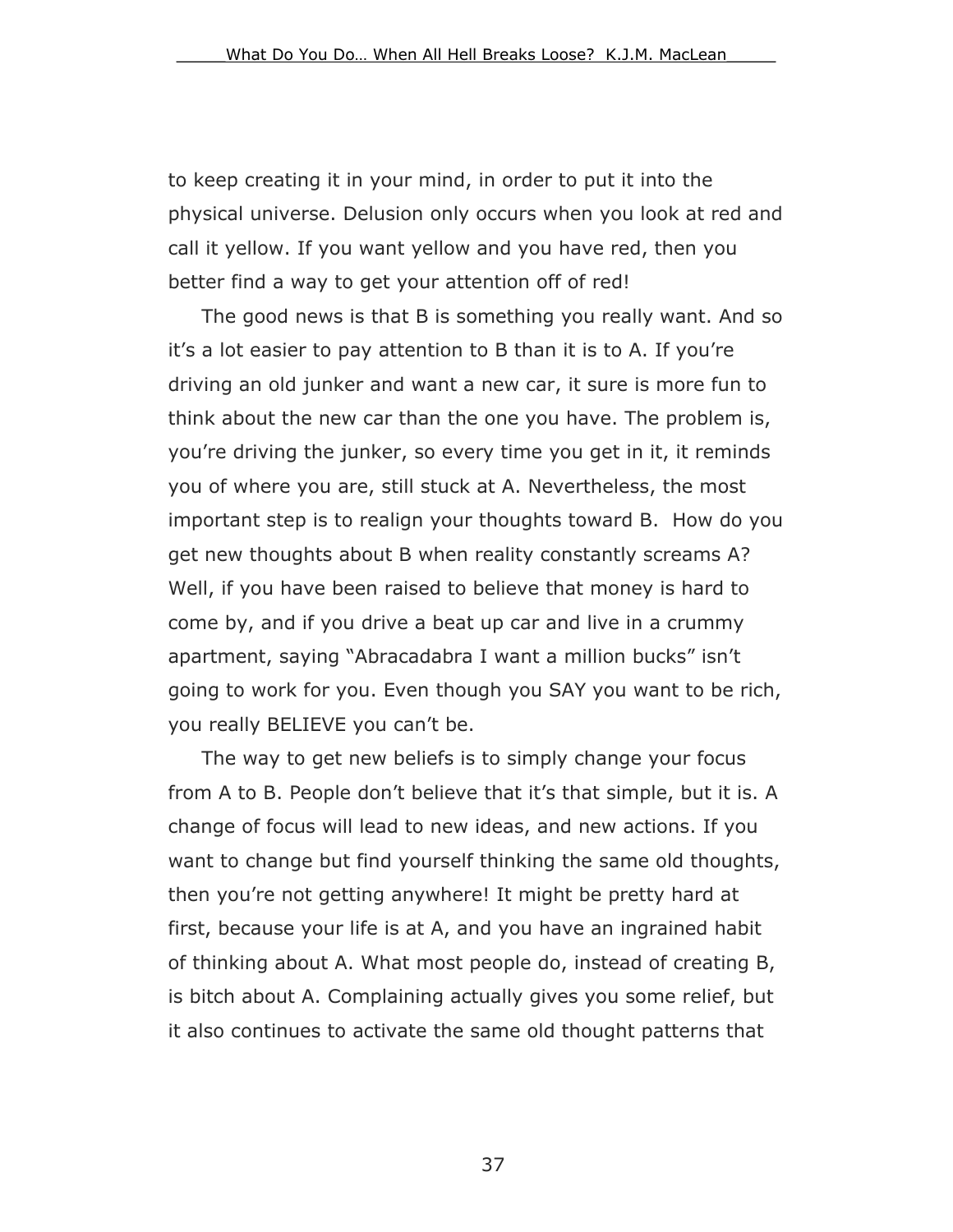brought you to A in the first place. That's why complaining about something almost never changes the situation for the better. You may move to another town, but you'll still find a dead–end job. You may break up with your boyfriend, but the next one you get will be similar. It's almost like living in the Twilight Zone -- your life changes, but looks eerily similar. "The more things change, the more they remain the same" just describes a person who can't, or won't, take his or her attention off of A for a long enough time to create something better.

Here's something important: You may not be able to get your new car right away, but you can always feel better right away.

"What good does it do to feel good about an old junker?" you might say.

Well, it comes down to whether you would rather feel bad or good. That's the fundamental decision regarding any area of life. Even if you never got that new car, would you rather drive around feeling miserable, or cheerful?

If you are the kind of person who likes to feel miserable, then your situation will never fundamentally change. The next car you get will probably be a used one. But if the rich truly do get richer and the poor truly do get poorer, then being miserable will just lead to more misery. Remember, change is built into the universe. You're either going toward A or B. The only way to get to B is to look at B! Otherwise it's like driving your car while looking into the rear view mirror. You might get somewhere, but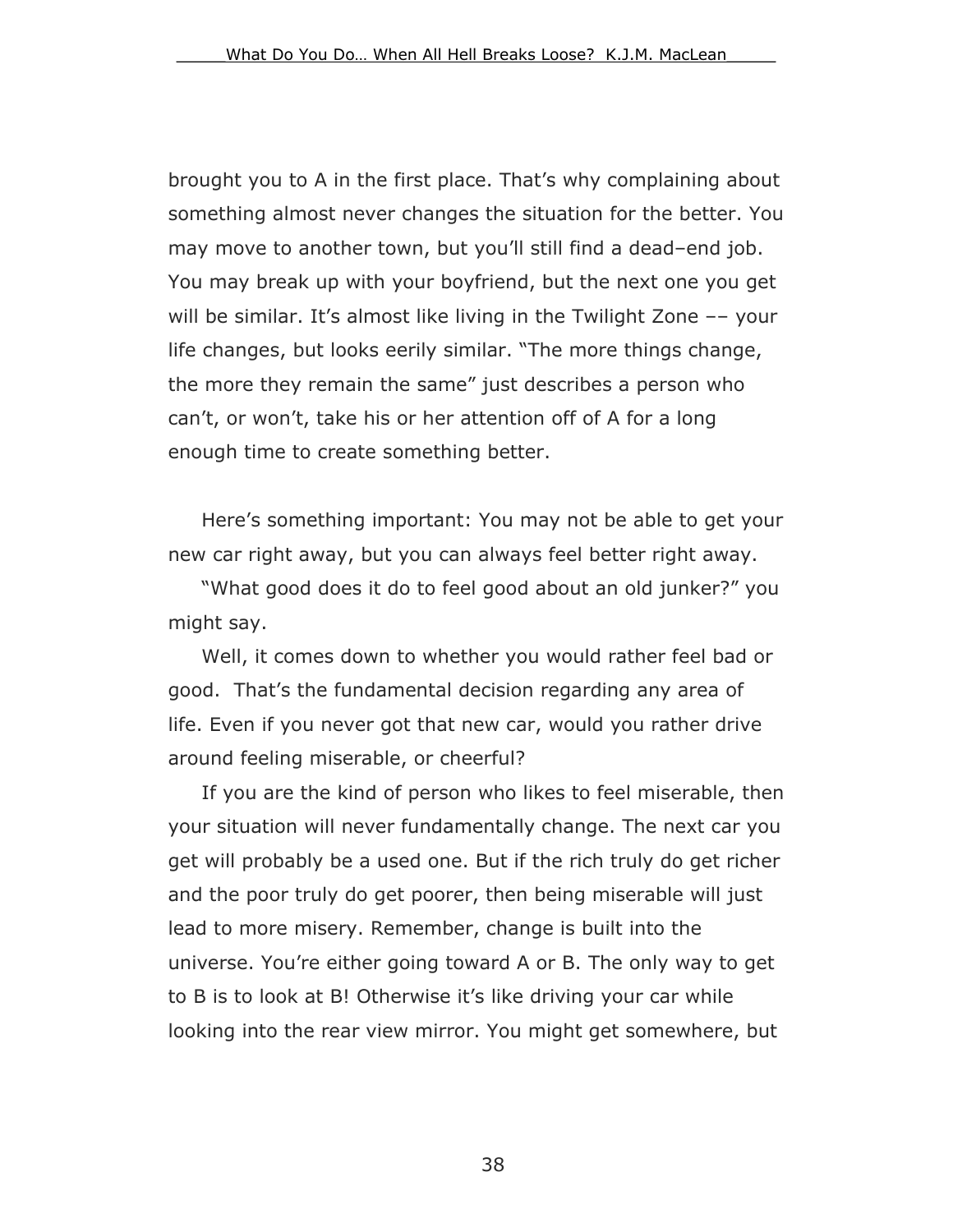<span id="page-42-0"></span>it's not going to be the correct destination. And you'll probably crash a lot during the journey.

Attention to the good stuff must, inevitably, bring good things into your life. The rapidity at which this happens is ultimately determined by the mix of your thoughts and beliefs. And you have control over that.

#### Guidelines and Tips

1) When you begin to change your condition, realize that you are probably going to have a few negative outcomes at first. Instead of despairing, understand that you're actually on the right track! Counter–intuitively, and illogically, a negative outcome doesn't mean your positive intentions are going haywire. You have been stuck in the bog, and now you're necessarily making a bit of a mess getting out. So what! Celebrate your mess and deal with it with your new attitude. You'll be surprised at the results you get. What is occurring is that you are hitting all of the roadblocks you've placed in your own way, generated by your previous beliefs and actions. If you've been nasty to your family in the past, it's only natural that your sister–in–law may turn against you when you begin to clean up your act. It takes a little intestinal fortitude to get past that, just as it takes more effort for a hurdler to jump over the barrier than it does to run along the flat track. But the hurdler already has momentum going, so it's a lot easier to get over the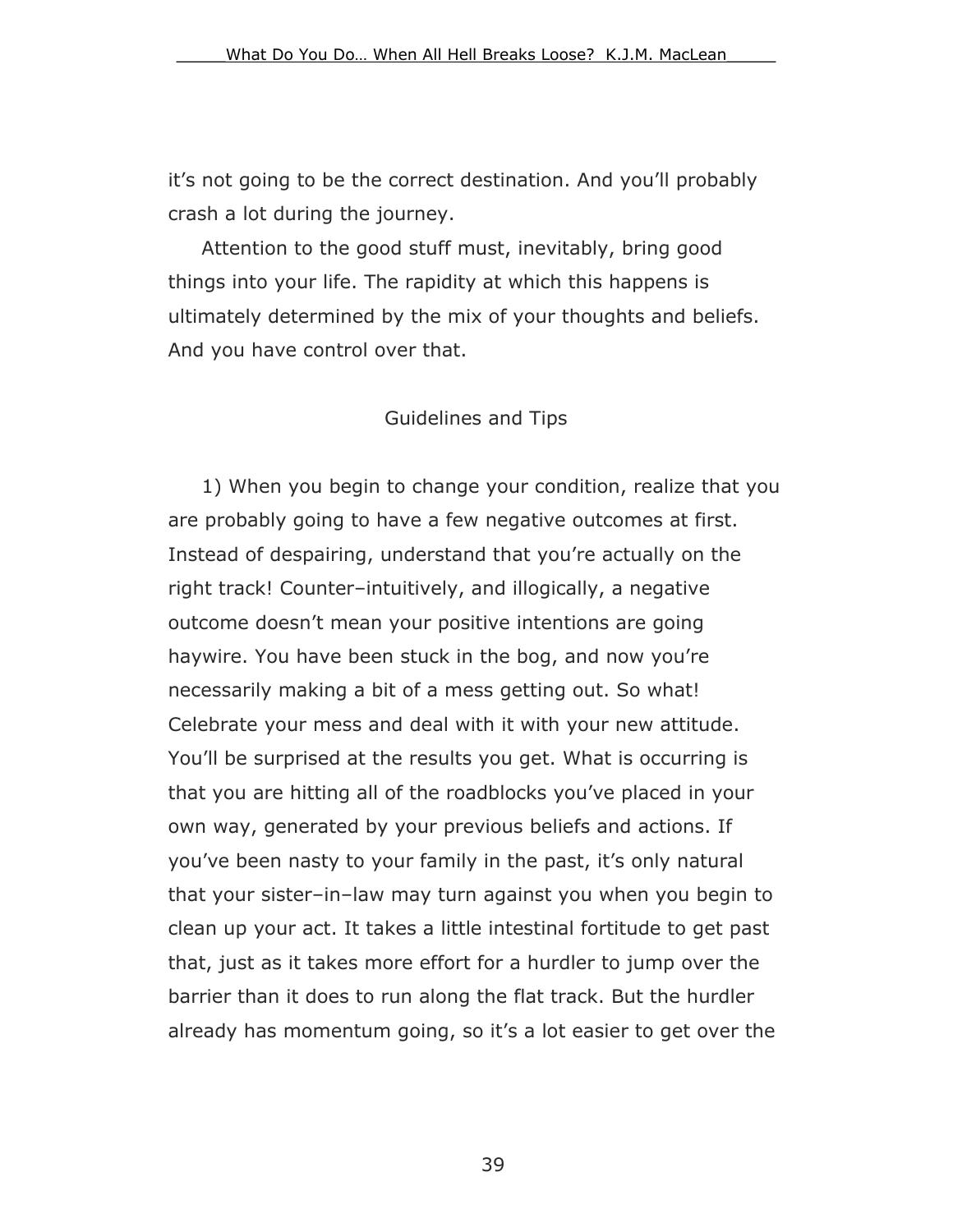<span id="page-43-0"></span>jump. And so it is for you, after you've committed yourself to positive change.

2) The positive is more powerful than the negative. Therefore, a positive resolution will inevitably overcome all obstacles, as long as you don't give up! Whenever you encounter something that seems to be negative, laugh. Lighten up. Look at the event as an opportunity to continue along the positive path you've started. Eventually, if you keep your eyes on the goal, you MUST get out of the bog and onto dry land, where the walking is much easier.

The negative is just an absence of the positive, just as a dark room is dark because it has no light. There is no source of darkness, or negativity. The bad stuff gets its energy from the creative energy of life, which is positive!

#### Exercise

1) On a piece of paper, write down something you want to change in your life, and your current situation. Next, write down all the thoughts that occur to you about the situation as they come, without censoring. Don't b.s. yourself, or try to make yourself look good, just list the thoughts as they come up. If you are honest with yourself, you may be shocked at what you've written. You'll find that the list of your thoughts and beliefs precisely matches your current condition.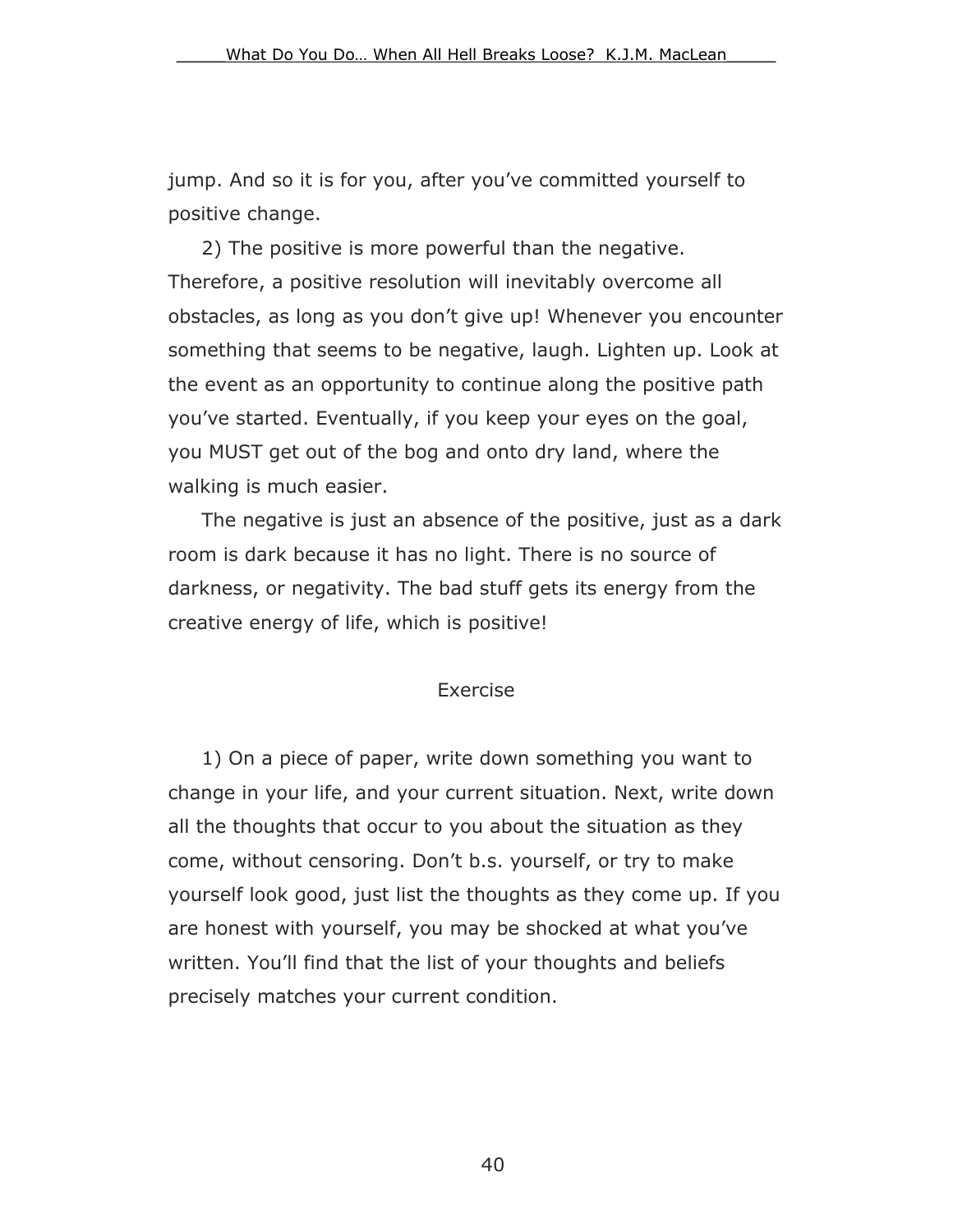2) Note the position of your thoughts on the scale of emotion in the Appendix. Are they in the negative or the positive range (above or below the dotted line)?

3) Get the idea that the thoughts you've written down are the cause of your condition, not the result. This may be hard at first, because many of us have been taught that reality must always determine our attitude toward it. However, those of us who wish to positively create our reality instinctively understand the power of our own thoughts and beliefs. You wouldn't be reading this if you didn't! Understand that you are not a biological automaton, mindlessly responding to stimuli from the environment. You are, in fact, an eternal spirit having a temporary physical experience; a powerful, creative being who has the ability to consciously change your life.

4) Next, write down the positive reality you wish to create. Now that you've recognized the limiting beliefs that are holding you back, this should be a lot easier.

5) Replace those old limiting beliefs with some new ones that match the reality you want to create. Steps 4) and 5) are the most crucial in the exercise, and the most fun, because you've eliminated the reasons why you can't accomplish your goal.

What you're doing with this exercise is learning to think creatively and positively in every area of your life.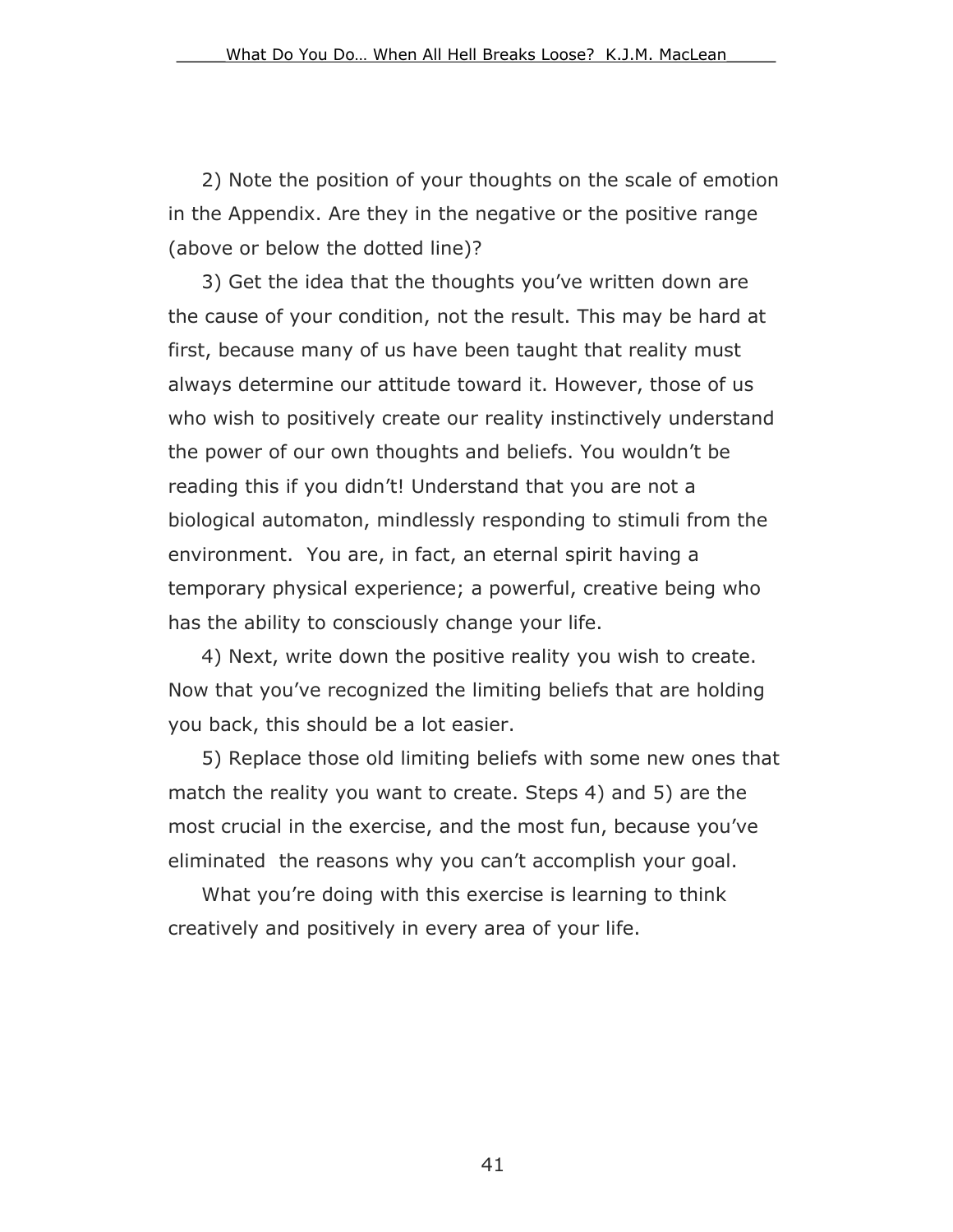# Summary

<span id="page-45-0"></span>All hell breaks loose in life when you have a strong desire for change, which then activates old beliefs that are no longer serving you. Because your thoughts and beliefs determine how you feel and how others react to you, you begin to experience the opposite of what you intended.

The solution is to keep your eyes on the prize, riding out the unwanted manifestations and recognizing that they are perfectly natural and temporary, IF you keep your focus on what you want.

The End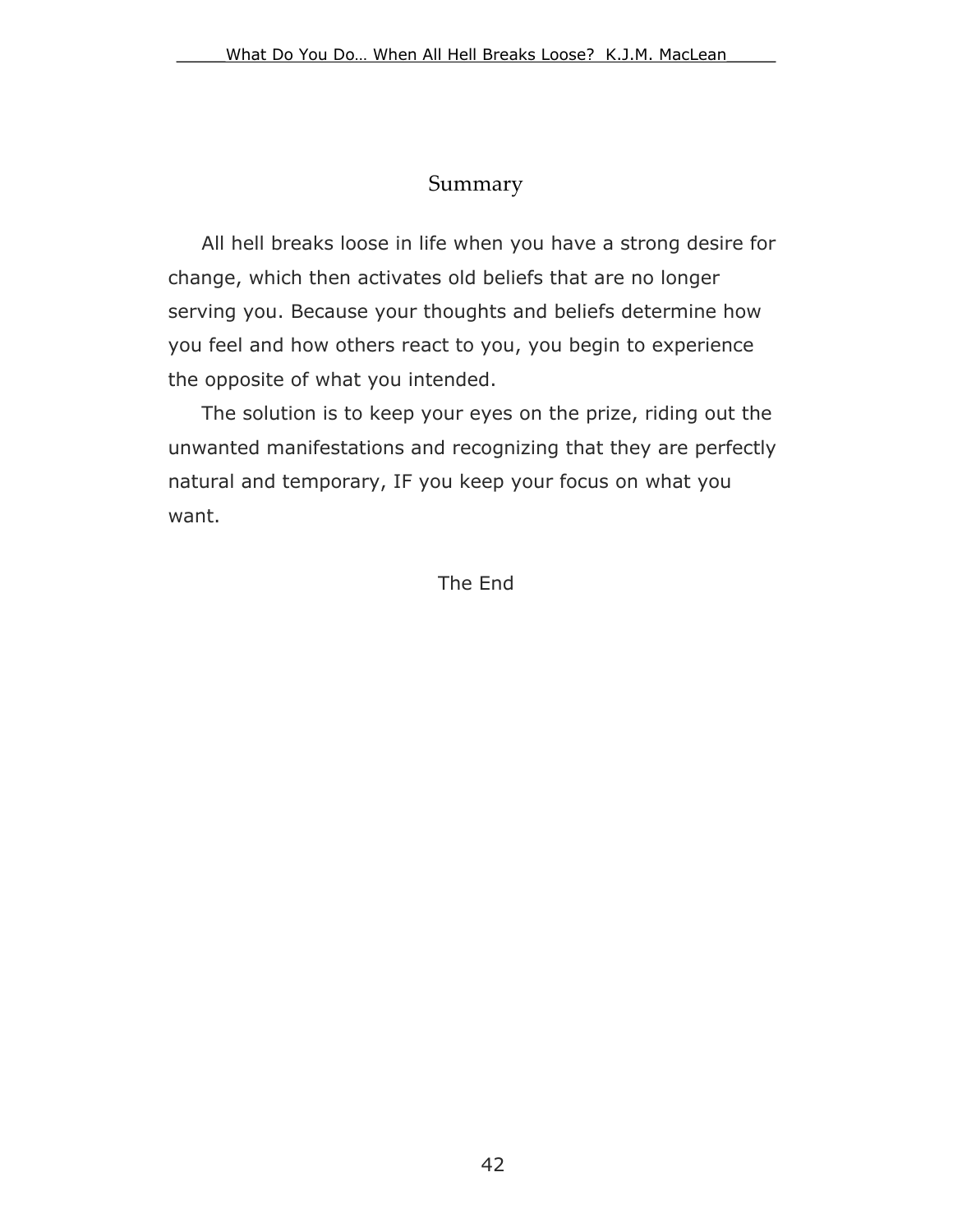# APPENDIX

<span id="page-46-0"></span>The Scale of Emotions (from lowest to highest) Note: The dotted line represents the border between negative and positive emotion.

| Emotion      | Attitude                 |
|--------------|--------------------------|
| Apathy       | "I give up."             |
| Grief        |                          |
| Propitiation | "I'll do anything to     |
|              | make it up to you!"      |
| Sympathy     | "I feel your pain."      |
| Fear         |                          |
| Anxiety      |                          |
| Hidden       | He's smiling in your     |
| Hostility    | face and stabbing you in |
|              | the back. Says one thing |
|              | and does another.        |
| Callousness  | "Tough for you. Just     |
|              | do it."                  |
| Anger        | Out of control, lashing  |
|              | out at the world.        |
| Antagonism   | "Hey! Come over here     |
|              | and let me kick your     |
|              | butt!" Feistiness.       |
| Boredom/     | "Things are OK, I        |
| Complacency  | quess."                  |